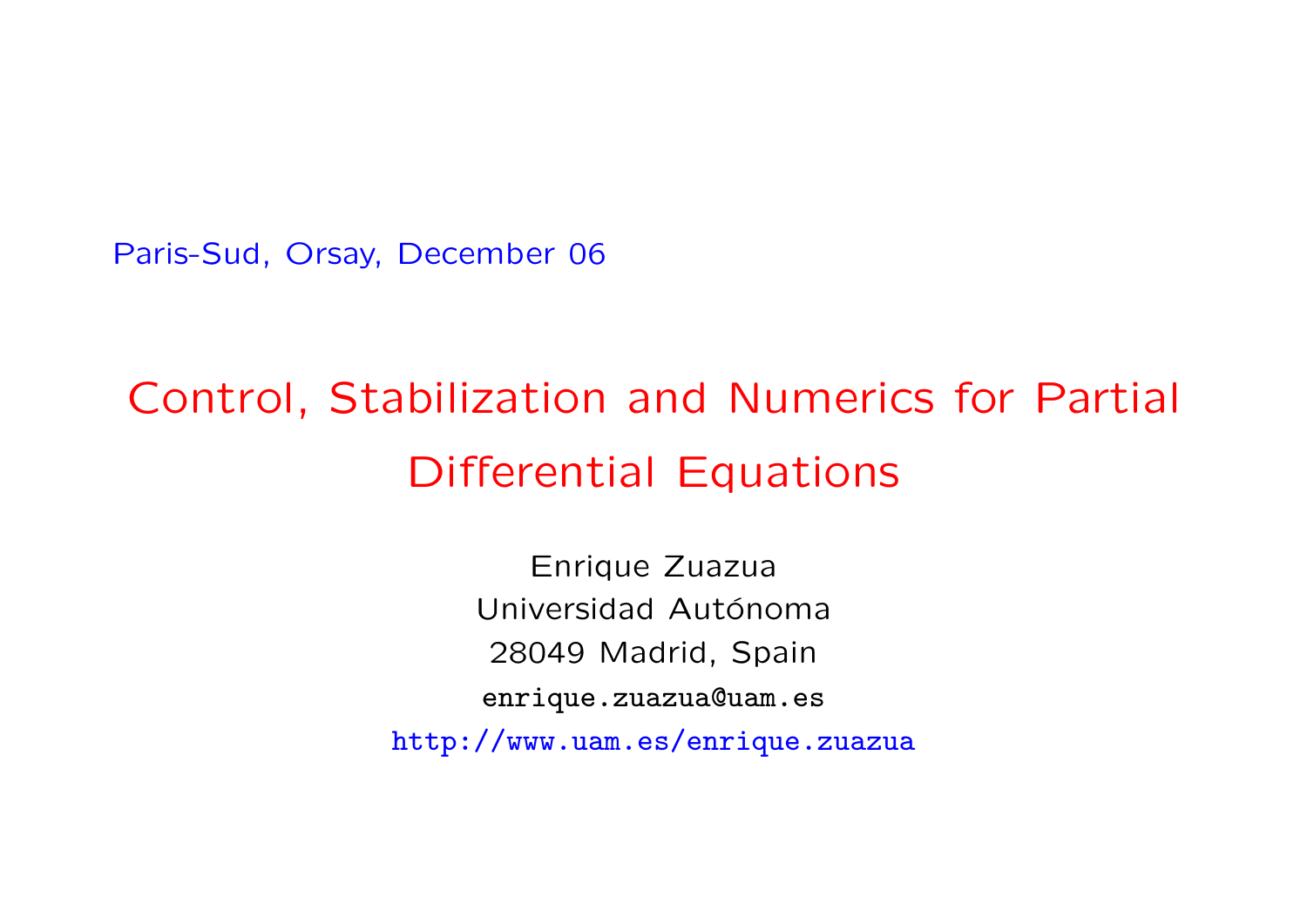### Plan:

1.- Introduction to the control of finite-dimensional systems: The rank condition.

2.- The wave equation:

2.1. Control and observation of waves: an introduction

2.2 Pathological numerical schemes for the 1-d wave equation

2.3 Nonharmonic Fourier series and remedies to the divergence of controls.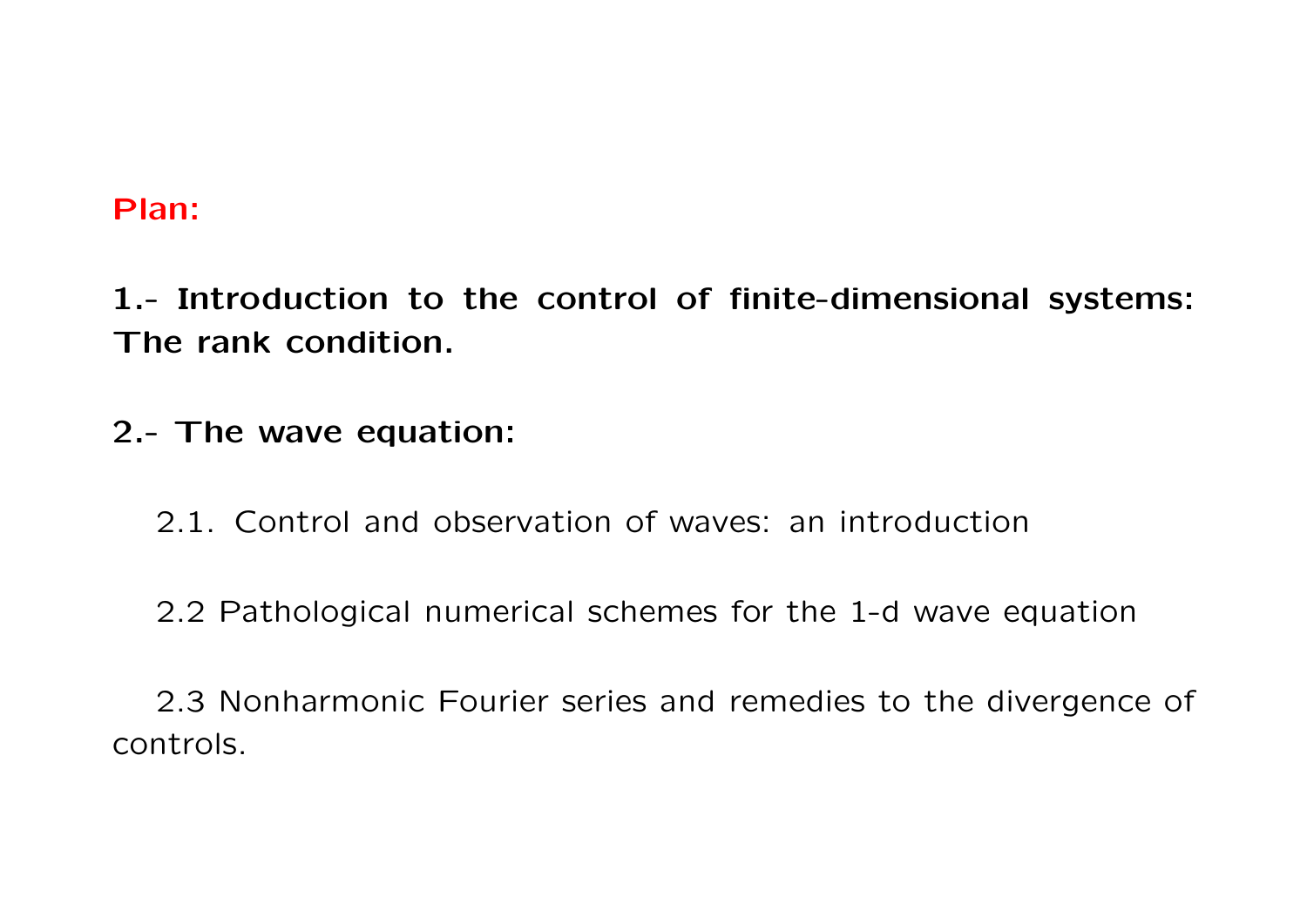- 2.4 The two-grid algorithm in 1-d.
- 2.5 Links with the dynamical properties of bicharacteristic rays.
- 2.6 The two-grid algorithm in 2-d.
- 2.7 Links with waves in heterogenous media
- 2.8 Stabilization
- 2.9 Semilinear wave equations
- 2.10 Schrödinger and plate equations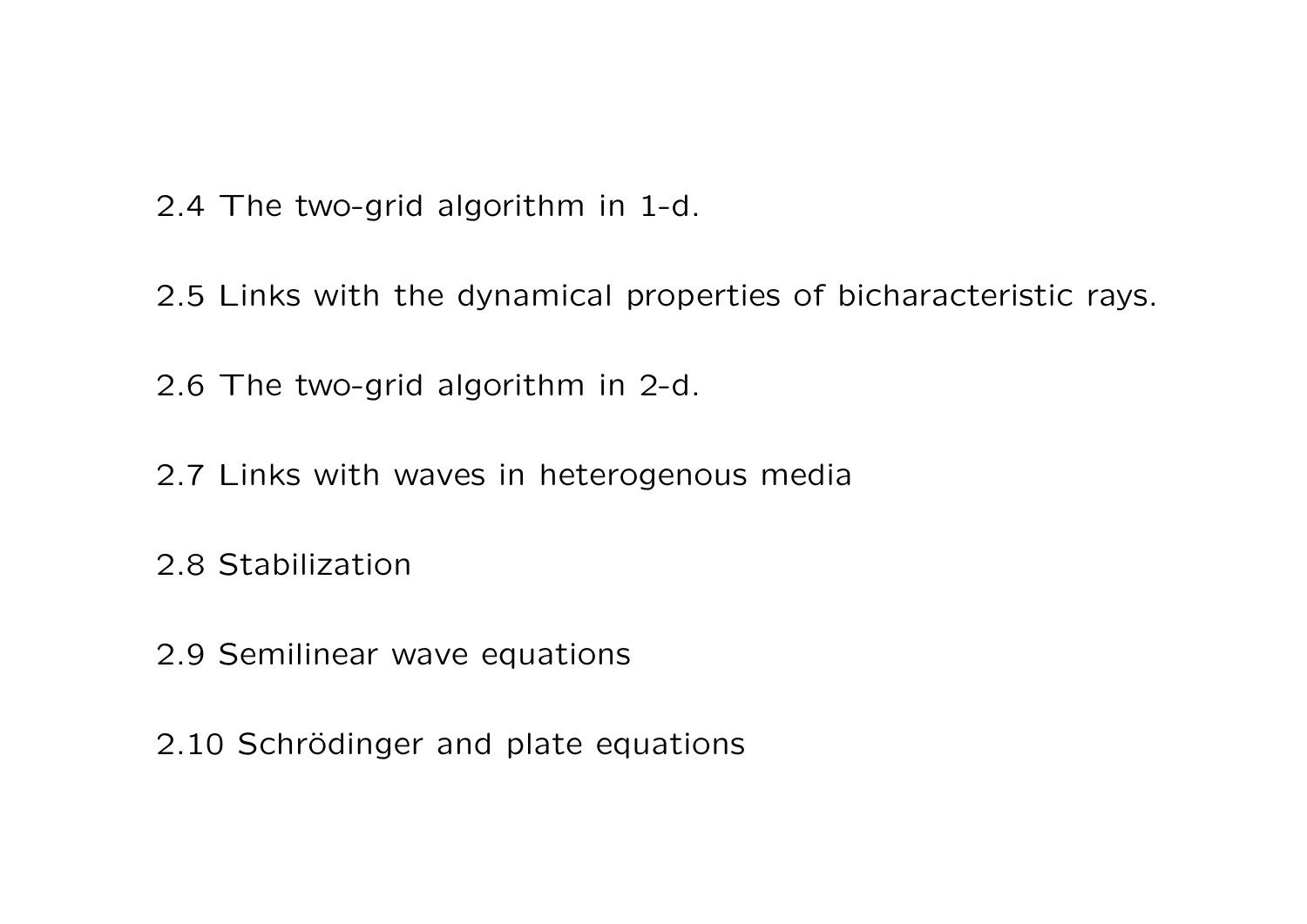# 3.- The heat equation:

- 3.1 Preliminaries on the control of the heat equation.
- 3.2. Hyperbolic control implies parabolic one
- 3.3 Numerical approximation in 1-d
- 3.4 Multi-dimensional pathologies
- 3.5 A first result in the multi-dimensional case
- 3.6 The Carleman inequalities aproach
- 4.- Open problems and future directions of research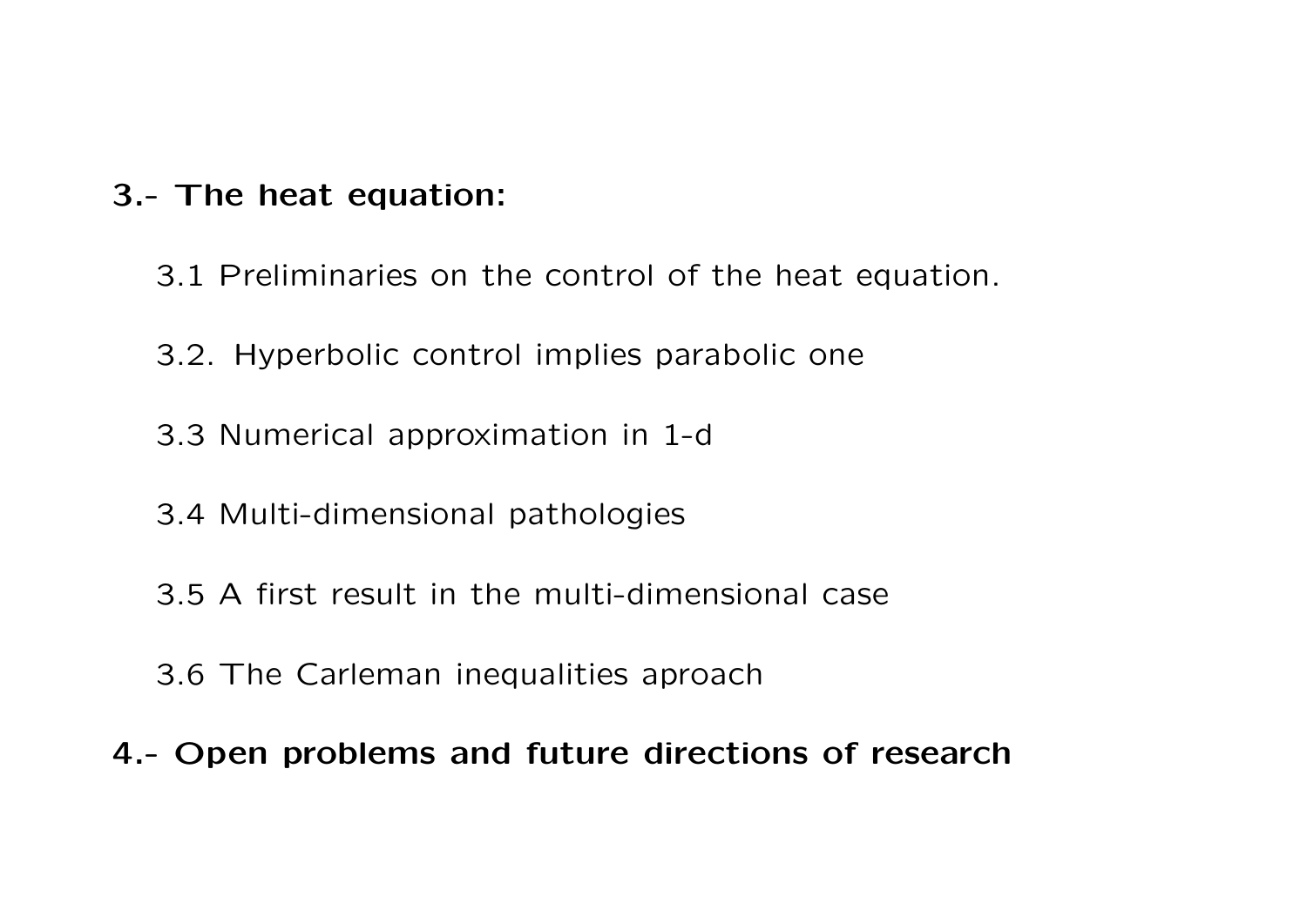Introduction to the control of finite-dimensional systems: The rank condition. ∗

Let  $n, m \in \mathbb{N}^*$  and  $T > 0$ . Consider the following finite dimensional system:

$$
\begin{cases}\nx'(t) = Ax(t) + Bu(t), & t \in (0, T), \\
x(0) = x^0.\n\end{cases}
$$
\n(1)

In (1),  $A$  is a real  $n \times n$  matrix,  $B$  is a real  $n \times m$  matrix and  $x^{\mathsf{O}}$  a vector in  $\mathbb{R}^n$ . The function  $x : [0, T] \longrightarrow \mathbb{R}^n$  represents the *state* and  $u : [0, T] \longrightarrow \mathbb{R}^m$  the control. Both are vector functions of n and m

<sup>∗</sup>For a more complete introduction to the topics several books are available. in particular that by E. Trélat.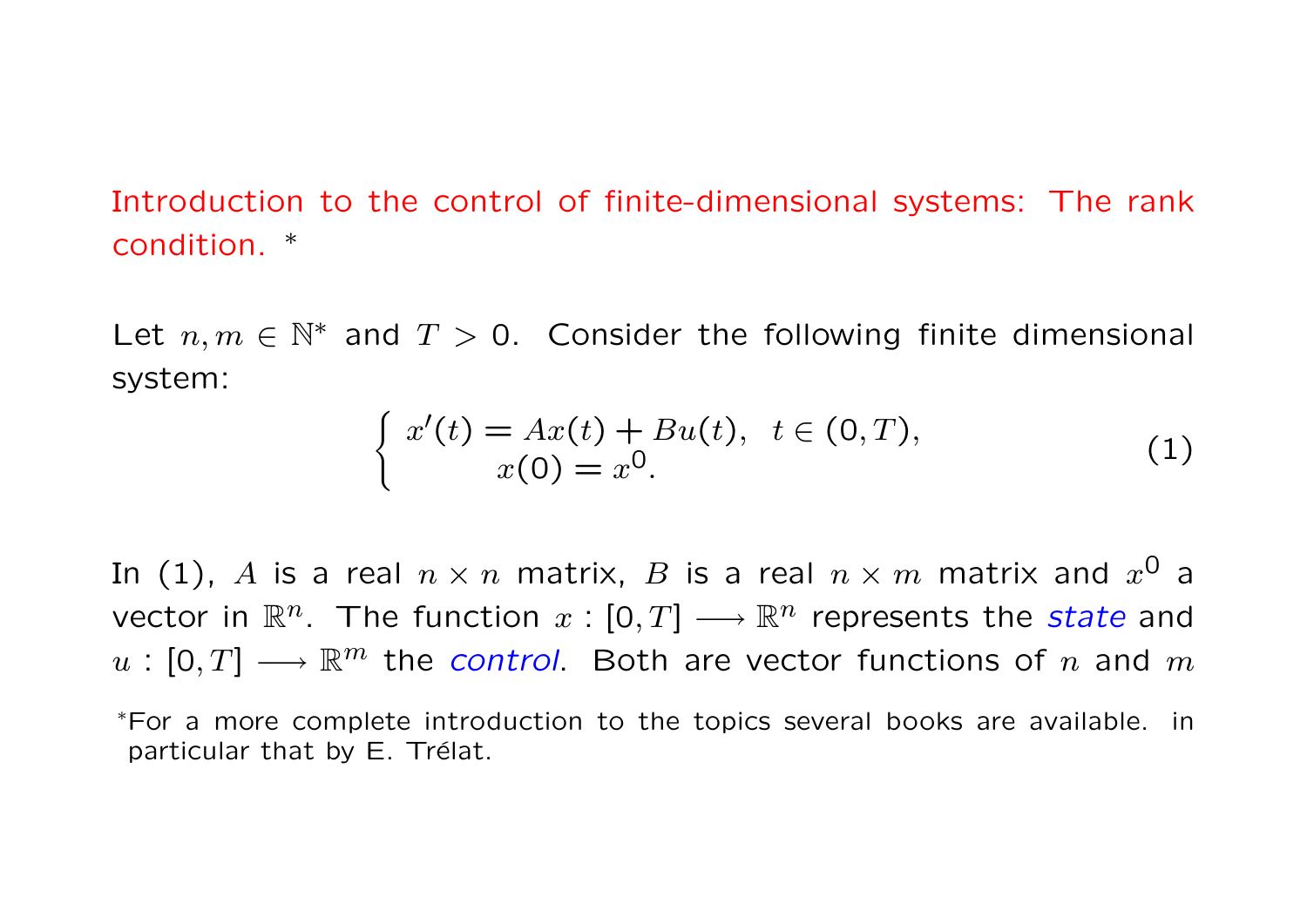components respectively depending exclusively on time t. Obviously, in practice  $m \leq n$ . The most desirable goal is, of course, controlling the system by means of a minimum number  $m$  of controls.

Given an initial datum  $x^0 \in \mathbb{R}^n$  and a vector function  $u \in L^2(0,T;\mathbb{R}^m)$ , system (1) has a unique solution  $x \in H^1(0,T;\mathbb{R}^n)$  characterized by the variation of constants formula:

$$
x(t) = e^{At}x^{0} + \int_{0}^{t} e^{A(t-s)}Bu(s)ds, \quad \forall t \in [0, T].
$$
 (2)

Definition 1 System (1) is said to be exactly controllable in time  $T\,>\,0$  if given any initial and final one  $x^{\textsf{O}},x^{\textsf{1}}\,\in\,\mathbb{R}^n$  there exists  $u\,\in\,$  $L^2(0,T,{\mathbb R}^m)$  such that the solution of (1) satisfies  $x(T)=x^1.$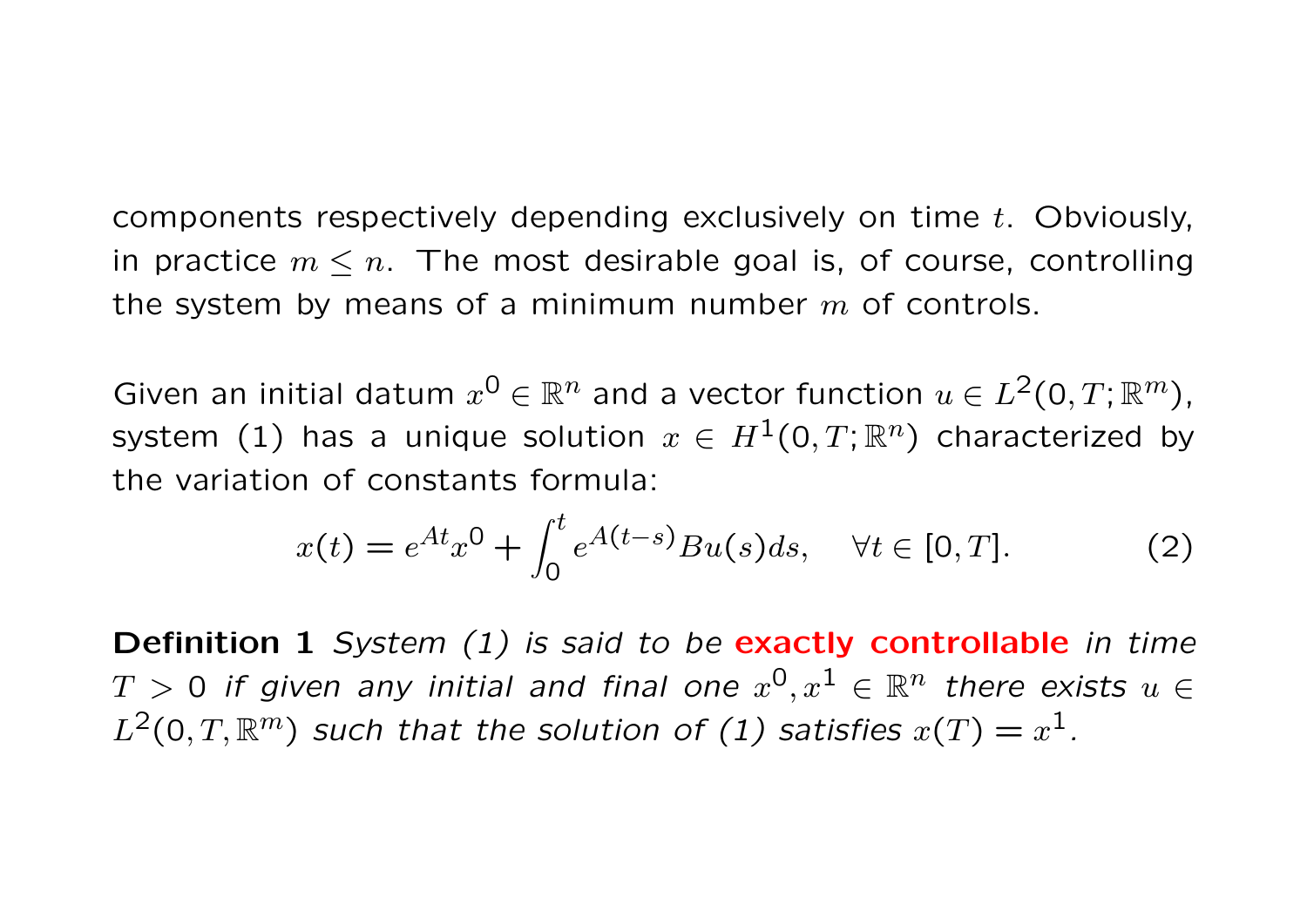According to this definition the aim of the control process consists in driving the solution  $x$  of (1) from the initial state  $x^0$  to the final one  $x^{\mathbf{1}}$  *in time*  $T$  by acting on the system through the control  $u.$ 

Example 1. Consider the case

$$
A = \begin{pmatrix} 1 & 0 \\ 0 & 1 \end{pmatrix}, B = \begin{pmatrix} 1 \\ 0 \end{pmatrix}.
$$
 (3)

Then the system  $x' = Ax + Bu$  can be written as

$$
\begin{cases}\nx'_1 = x_1 + u \\
x'_2 = x_2,\n\end{cases}
$$

or equivalently,

$$
\begin{cases}\nx'_1 = x_1 + u \\
x_2 = x_2^0 e^t,\n\end{cases}
$$

where  $x^0 = (x_1^0)$  $\left( 0, x_2^0 \right)$  are the initial data.

This system is not controllable since the control  $u$  does not act on the second component  $x_2$  of the state which is completely determined by the initial data  $x_2^0$ 0<br>2,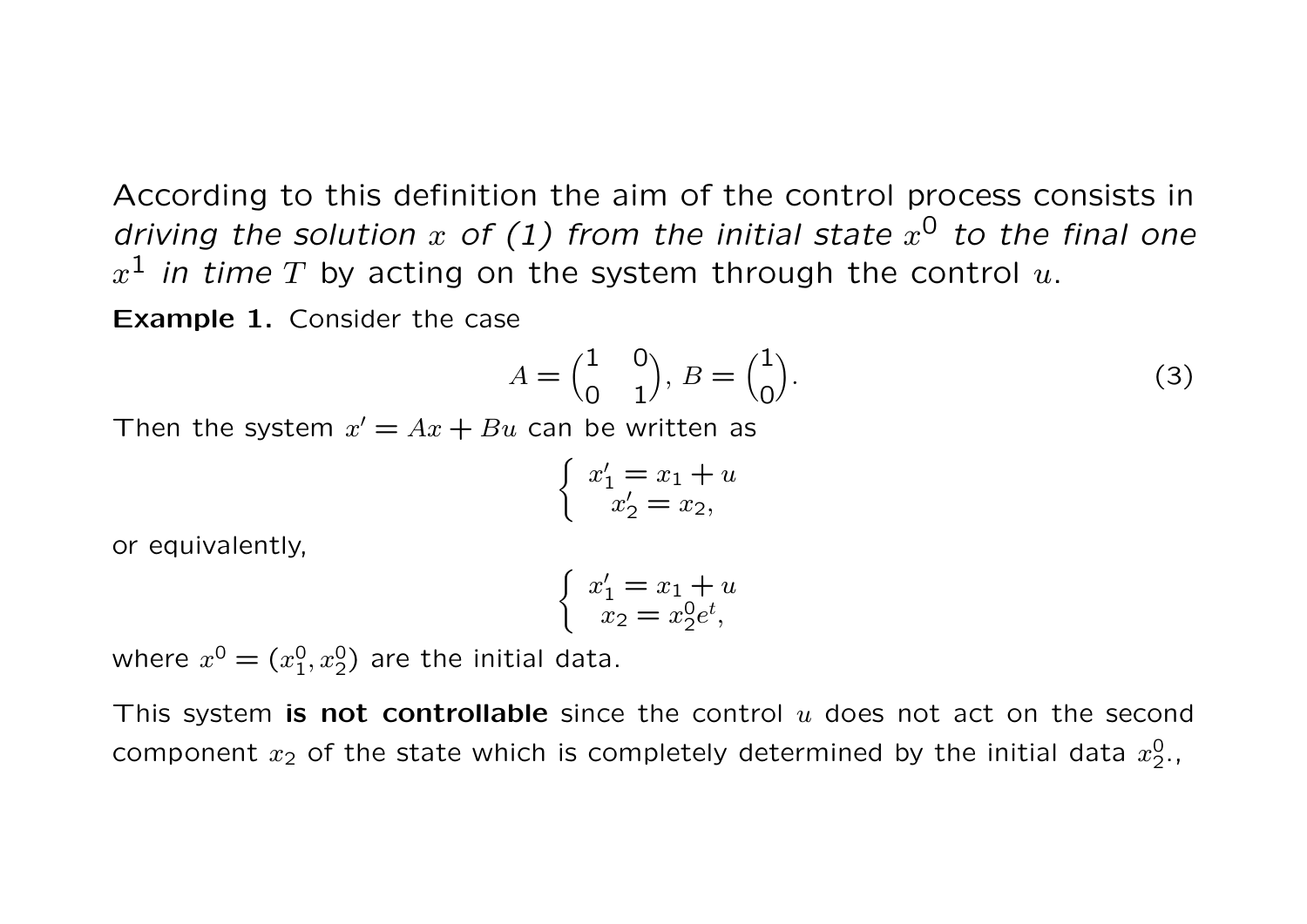Example 2. By the contrary, the equation of the harmonic oscillator is controllable

$$
x'' + x = u.\t\t(4)
$$

The matrices  $A$  and  $B$  are now respectively

$$
A = \begin{pmatrix} 0 & 1 \\ -1 & 0 \end{pmatrix}, \quad B = \begin{pmatrix} 0 \\ 1 \end{pmatrix}.
$$

Once again, we have at our disposal only one control  $u$  for both components  $x$ and  $y$  of the system. But, unlike in Example 1, now the control acts in the second equation where both components are present.

CONCLUSION: Controllability not only depends on the dimensions  $m$  and  $n$  but on the way  $A$  and  $B$  interact.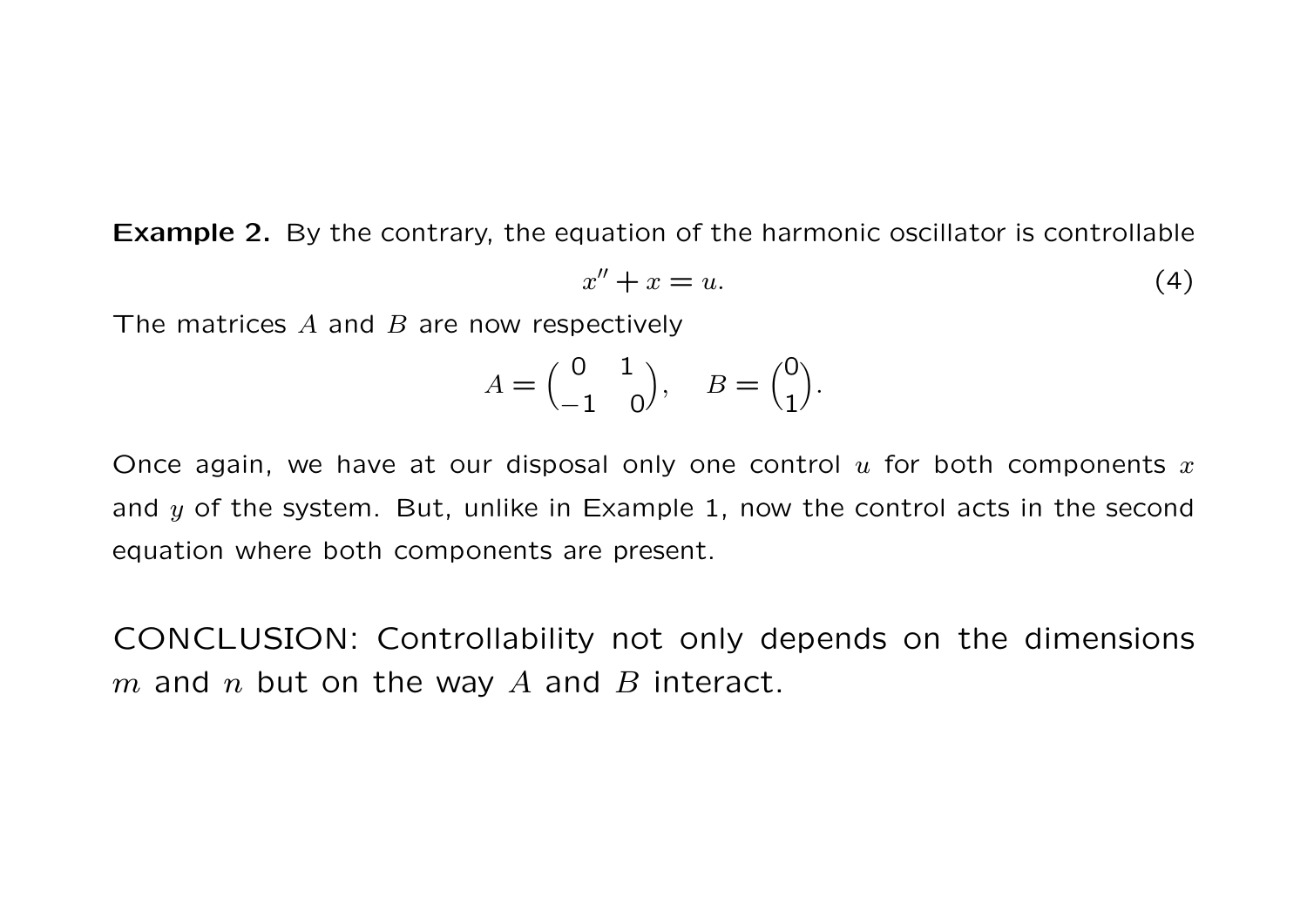Define the set of reachable states

 $R(T, x^0) = \{x(T) \in \mathbb{R}^n : x \text{ solution of (1) with } u \in (L^2(0,T))^m\}.$  (5) The exact controllability property is equivalent to the fact that  $R(T,x^0)=\mathbb{R}^n$  for any  $x^0\in\mathbb{R}^n$ .

#### Observability property

Let  $A^*$  be the adjoint matrix of A, i.e. the matrix with the property that  $\langle Ax, y \rangle = \langle x, A^*y \rangle$  for all  $x, y \in \mathbb{R}^n$ . Consider the following homogeneous adjoint system of (1):

$$
\begin{cases}\n-\varphi' = A^*\varphi, & t \in (0, T) \\
\varphi(T) = \varphi_T.\n\end{cases} \n\tag{6}
$$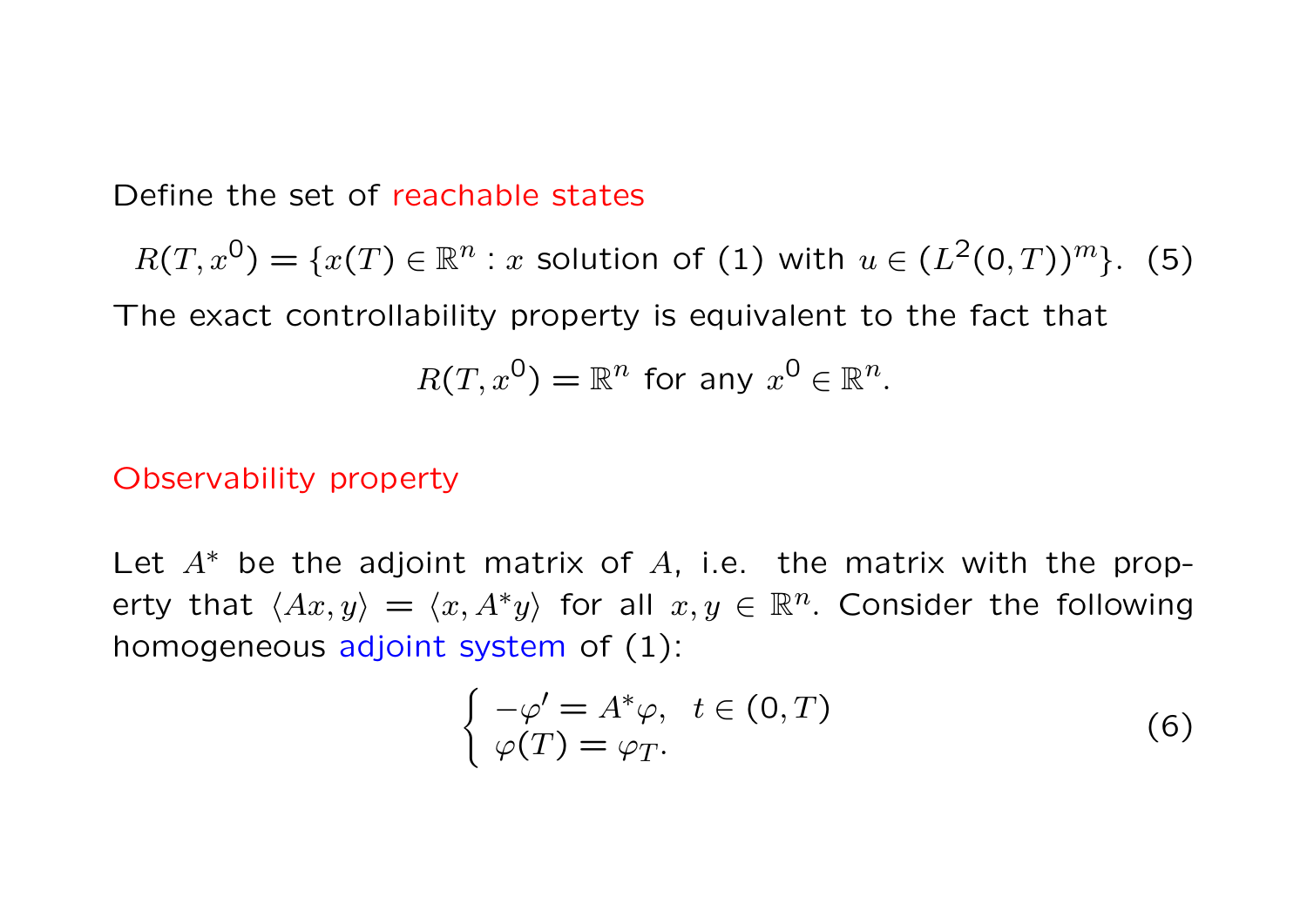The following is an equivalent condition for exact controllability:

**Lemma 1** An initial datum  $x^0 \in \mathbb{R}^n$  of (1) is driven to zero in time T by using a control  $u \in L^2(0,T)$  if and only if

$$
\int_0^T \langle u, B^* \varphi \rangle dt + \langle x^0, \varphi(0) \rangle = 0, \quad \forall \varphi.
$$
 (7)

*Proof:* Let  $\varphi_T$  be arbitrary in  $\mathbb{R}^n$  and  $\varphi$  the corresponding solution of (6). By multiplying (1) by  $\varphi$  and (6) by x we deduce that

$$
\langle x', \varphi \rangle = \langle Ax, \varphi \rangle + \langle Bu, \varphi \rangle; \quad -\langle x, \varphi' \rangle = \langle A^* \varphi, x \rangle.
$$

Hence,

$$
\frac{d}{dt}\langle x,\varphi\rangle=\langle Bu,\varphi\rangle
$$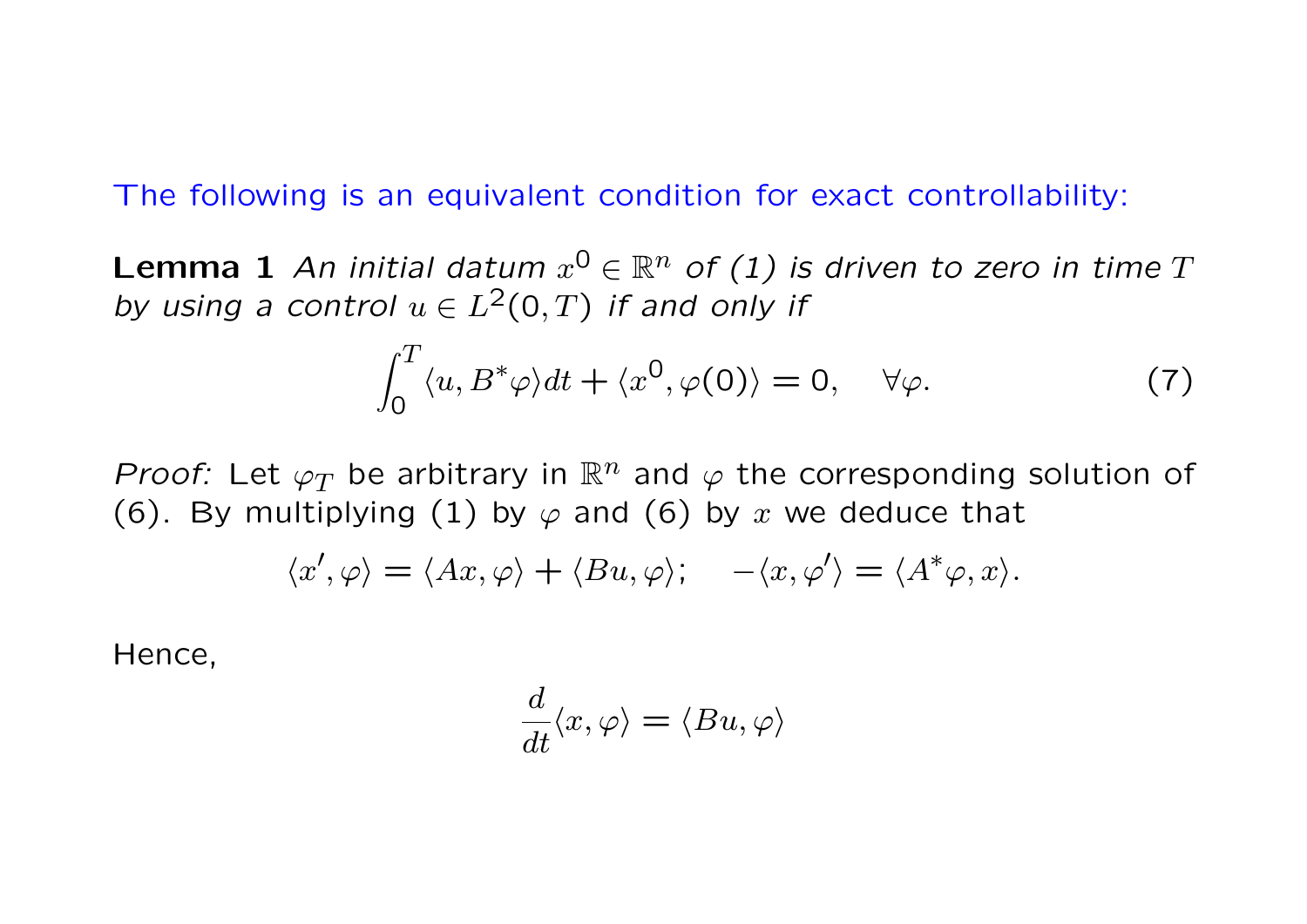which, after integration in time, gives that

$$
\langle x(T), \varphi_T \rangle - \langle x^0, \varphi(0) \rangle = \int_0^T \langle Bu, \varphi \rangle dt = \int_0^T \langle u, B^* \varphi \rangle dt. \tag{8}
$$

We obtain that  $x(T) = 0$  if and only if (7) is verified for any  $\varphi_T \in \mathbb{R}^n$ .

Identity (7) is in fact an optimality condition for the critical points of the quadratic functional  $J:\mathbb{R}^n\to\mathbb{R}^n$ ,

$$
J(\varphi_T) = \frac{1}{2} \int_0^T |B^* \varphi|^2 dt + \langle x^0, \varphi(0) \rangle
$$

where  $\varphi$  is the solution of the adjoint system (6) with initial data  $\varphi_T$ at time  $t = T$ .

More precisely: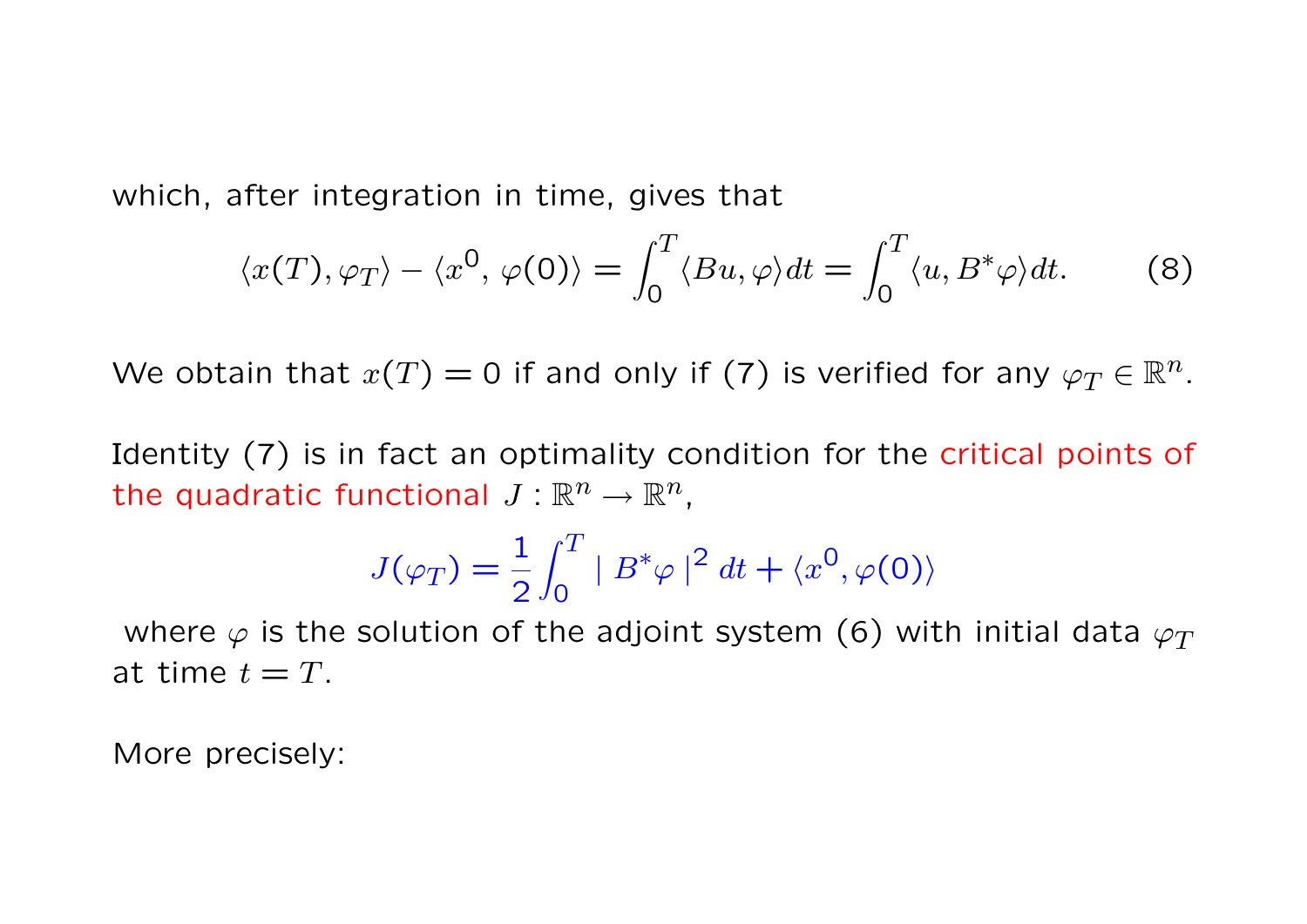**Lemma 2** Suppose that J has a minimizer  $\hat{\varphi}_T \in \mathbb{R}^n$  and let  $\hat{\varphi}$  be the solution of the adjoint system (6) with initial data  $\hat{\varphi}_T$ . Then

$$
u = B^* \hat{\varphi} \tag{9}
$$

is a control of system  $(1)$  with initial data  $x^0$ .

*Proof:* If  $\hat{\varphi}_T$  is a point where J achieves its minimum value, then

$$
\lim_{h \to 0} \frac{J(\hat{\varphi}_T + h\varphi_T) - J(\hat{\varphi}_T)}{h} = 0, \quad \forall \varphi_T \in \mathbb{R}^n.
$$

This is equivalent to

$$
\int_0^T \langle B^*\hat{\varphi}, B^*\varphi \rangle dt + \langle x^0, \varphi(0) \rangle = 0, \quad \forall \varphi_T \in \mathbb{R}^n,
$$

which, in view of Lemma 1, implies that  $u = B^* \hat{\varphi}$  is a control for (1).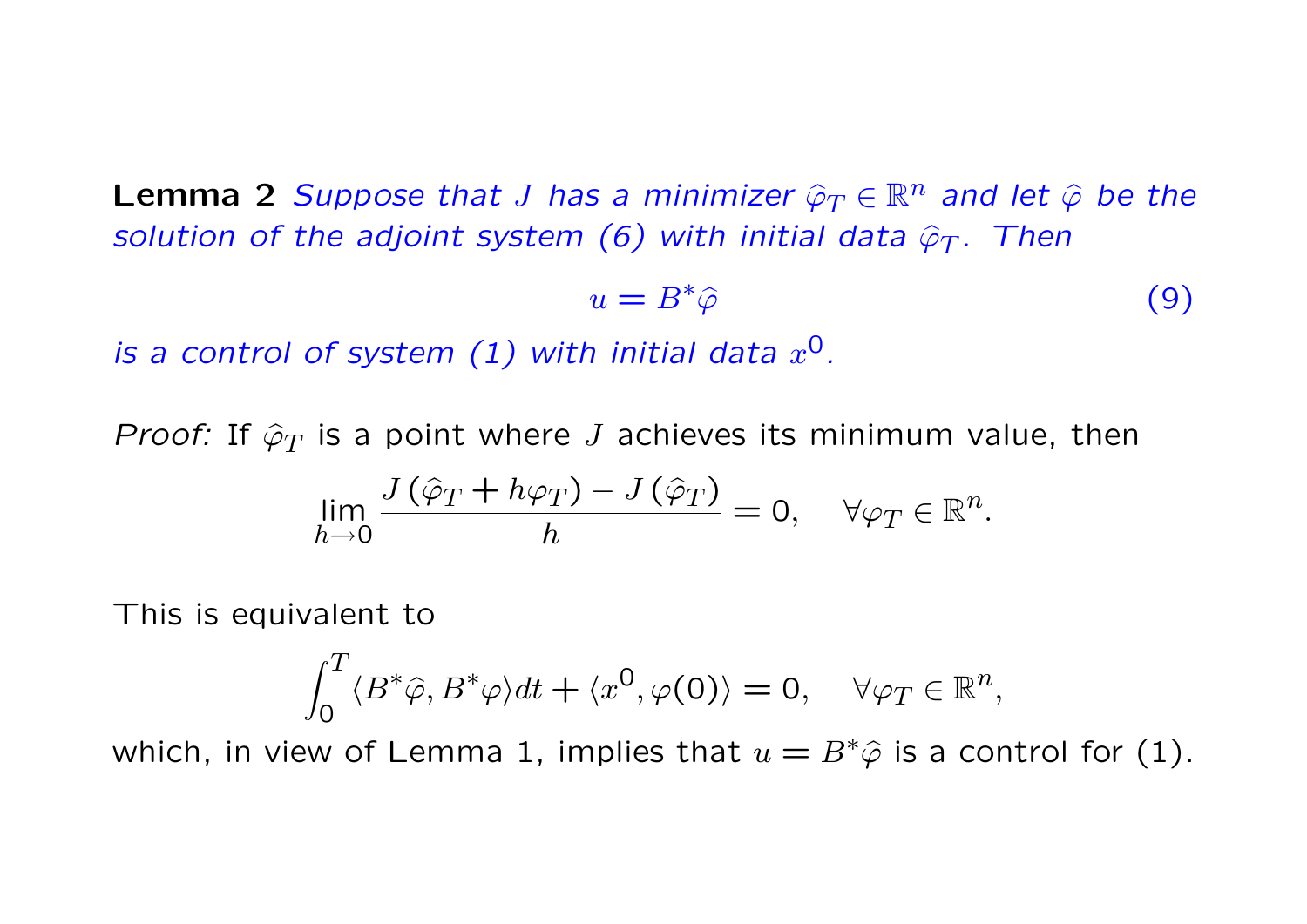# This is a variational method to obtain the control as a minimum of the functional  $J$ . The controls we obtain this way are smooth. This is not the unique possible functional allowing to build the control. By modifying it conveniently, other types of controls (for instance bang-bang ones) can be obtained.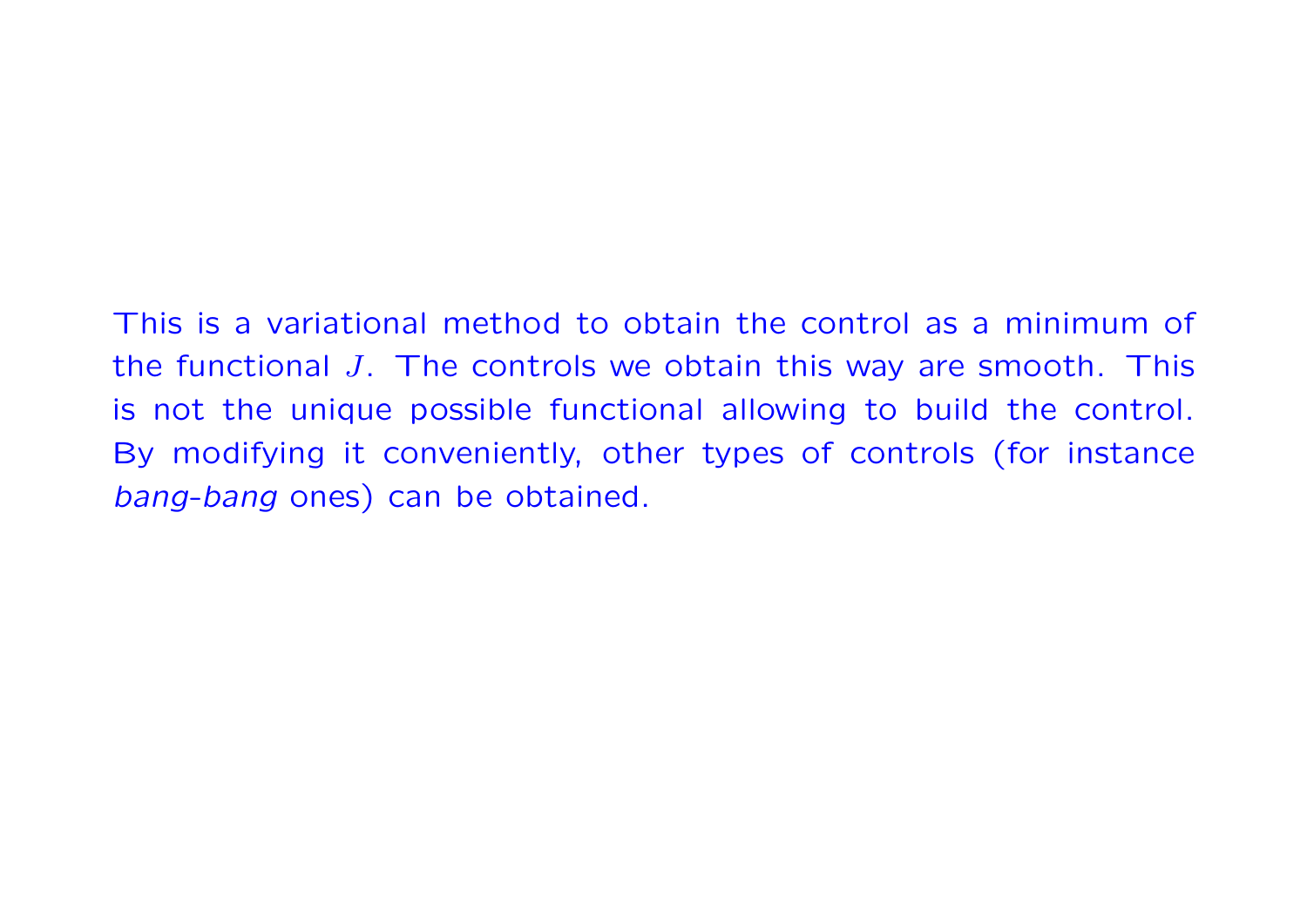Do the minimizers of J exist?

For, coercivity is needed:

$$
\lim_{||\varphi^0|| \to \infty} J(\varphi^0) = \infty.
$$

Coercivity is in fact equivalent to the following observability property of the adjoint system.

**Definition 2** System (6) is said to be **observable** in time  $T > 0$  if there exists  $c > 0$  such that

$$
\int_0^T \mid B^* \varphi \mid^2 dt \ge c \mid \varphi(0) \mid^2,
$$
 (10)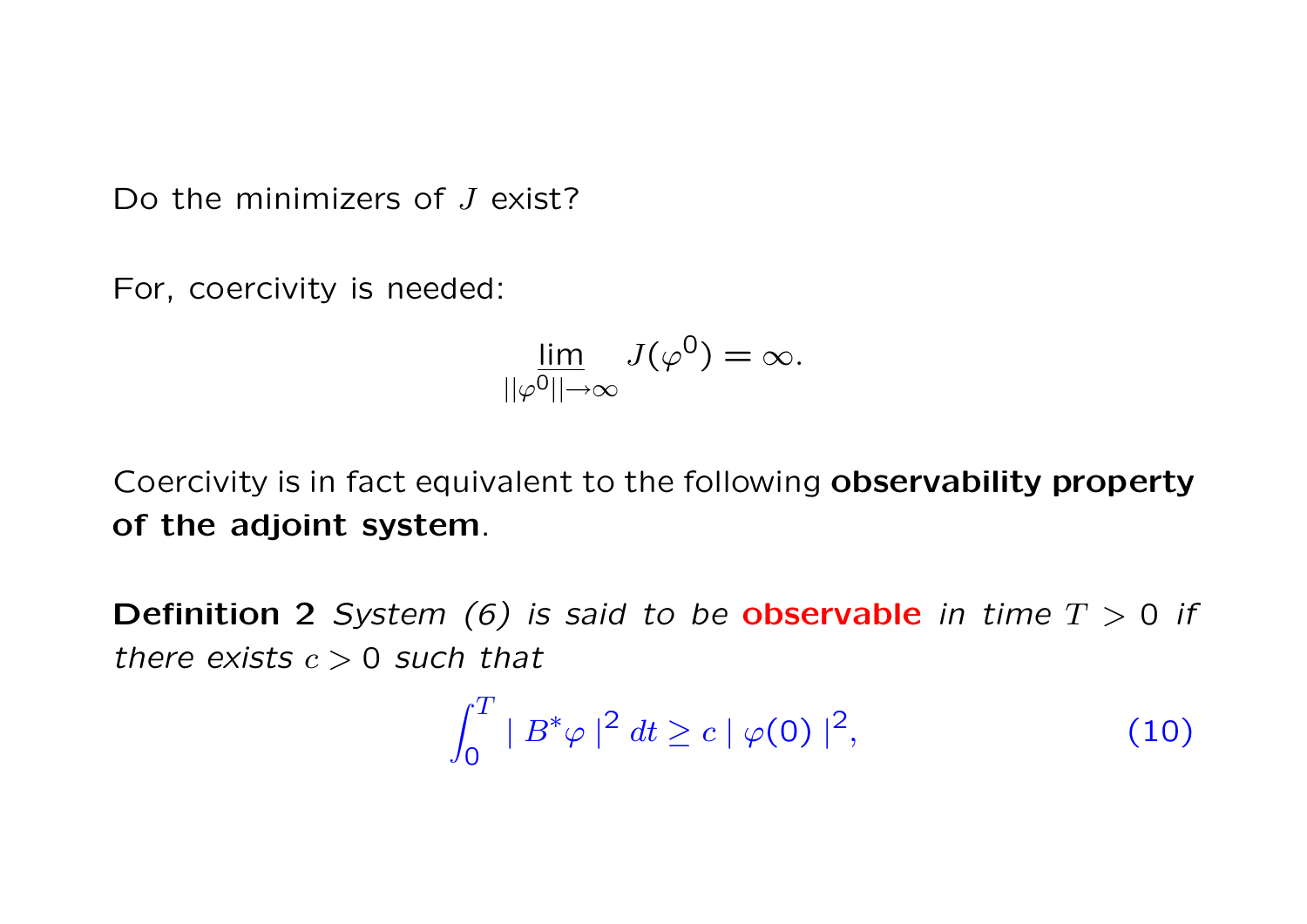for all  $\varphi_T \in \mathbb{R}^n$ ,  $\varphi$  being the corresponding solution of (6).

In the sequel (10) will be called the **observation** or **observability inequality**. It guarantees that the solution of the adjoint problem at  $t = 0$  is uniquely determined by the observed quantity  $B^*\varphi(t)$  for  $0 < t < T$ . In other words, the information contained in this term completely characterizes the solution of (6).

The following remark is very important in the context of finite dimensional control. Unfortunately (?) it is not true for infinite-dimensional systems (PDE, distributed parameter systems).

Proposition 1 Inequality (10) is equivalent to the following unique continuation principle:

$$
B^*\varphi(t) = 0, \ \forall t \in [0, T] \Rightarrow \varphi_T = 0. \tag{11}
$$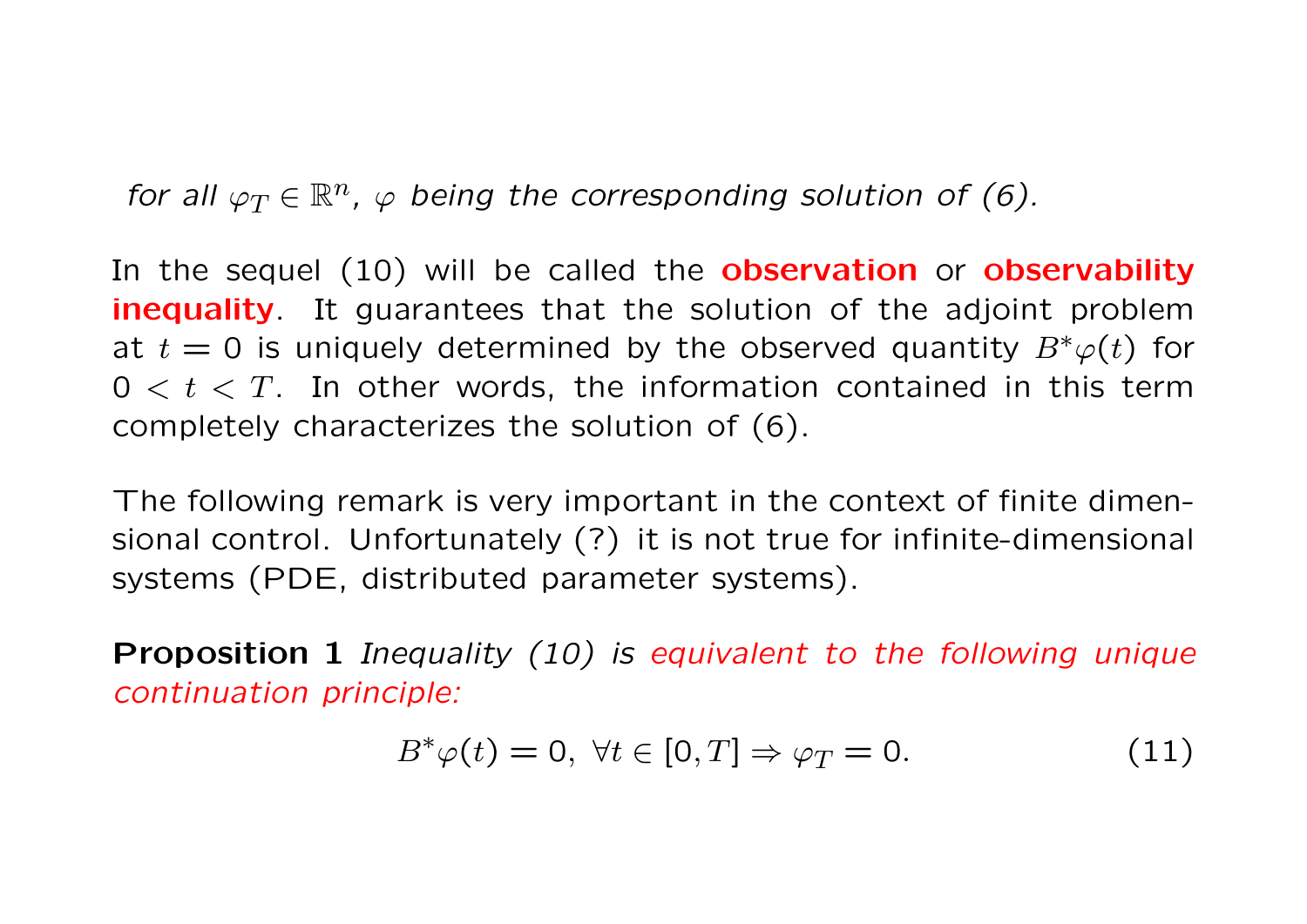This is an uniqueness or unique continuation property.

UNIQUE CONTINUATION →

OBSERVABILITY INEQUALITY →

CONTROLLABILITY,

WITH A CONSTRUCTIVE PROCEDURE TO BUILD CONTROLS BY MINIMIZING A COERCIVE FUNCTIONAL.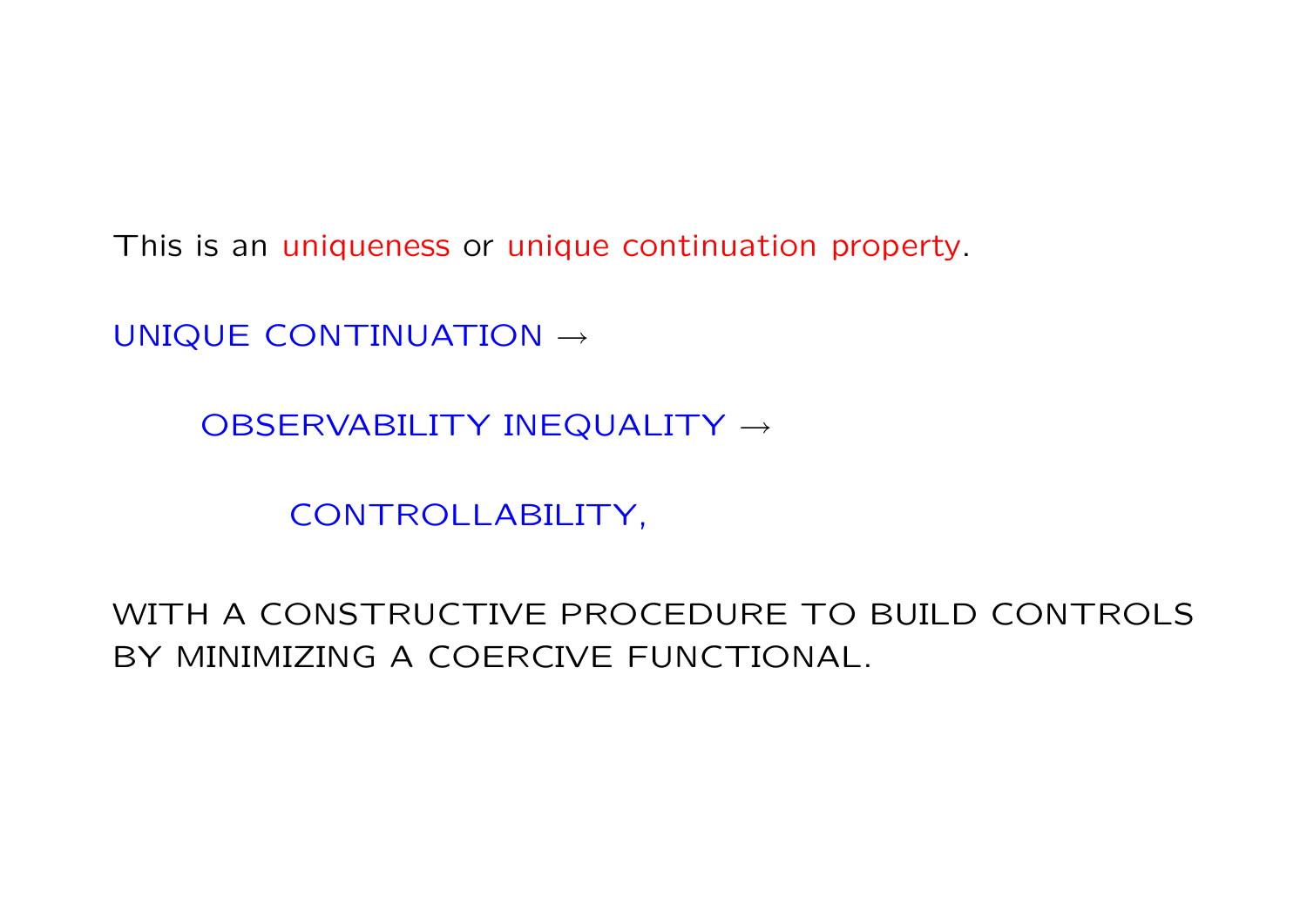# The rank condition for controllability

What about the observability property? Are there algebraic conditions on the state matrix A and the control one B for it to be true?

The following classical result<sup>†</sup> gives a complete answer to the problem of exact controllability of finite dimensional linear systems. It shows, in particular, that the time of control is irrelevant, something which is far from being true in the context of PDE.

<sup>†</sup>due to J. P. La Salle (1960), W. L. Chou (1940), R. E. Kalman (1960), L. S. Pontryaginh (1956) .... ? It is often known as the Kalman rank condition. But himself refers for it to Pontryagin and La Salle and indicates that the nonlinear version, using Lie Brackets, in the differenctial geometry setting, that of course is more general than the linear one, was introduced by Chow.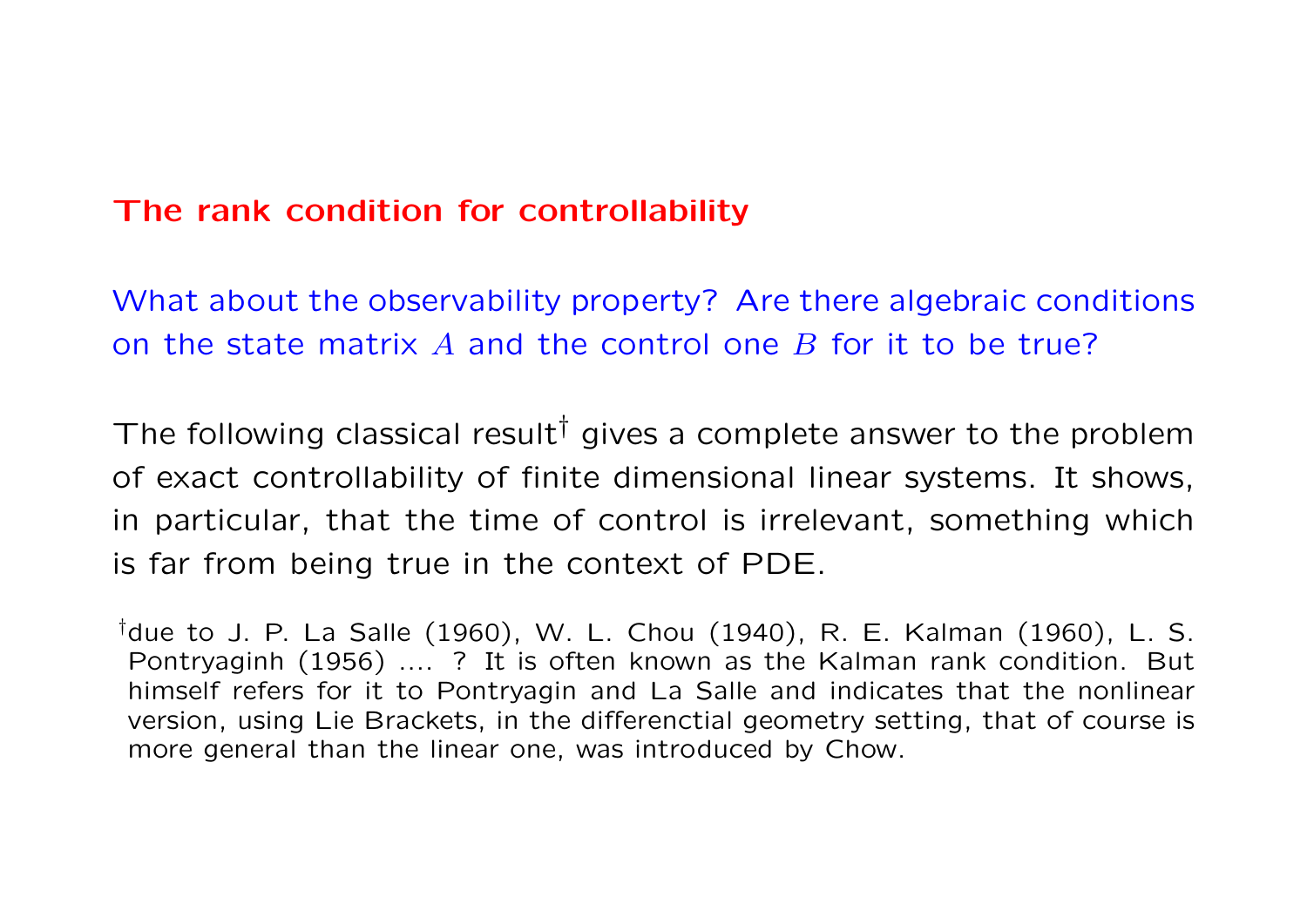**Theorem 1** System  $(1)$  is exactly controllable in some time  $T$  if and only if

$$
rank[B, AB, \cdots, A^{n-1}B] = n.
$$
 (12)

Consequently, if system (1) is controllable in some time  $T > 0$  it is controllable in any time.

**Remark 1** From now on we shall simply say that  $(A, B)$  is control**lable** if (12) holds. The matrix  $[B, AB, \dots, A^{n-1}B]$  will be called the controllability matrix.

*Proof of Theorem 1:* "  $\Rightarrow$ " Suppose that rank([B, AB,  $\cdots$ ,  $A^{n-1}B$ ]) <  $n$ .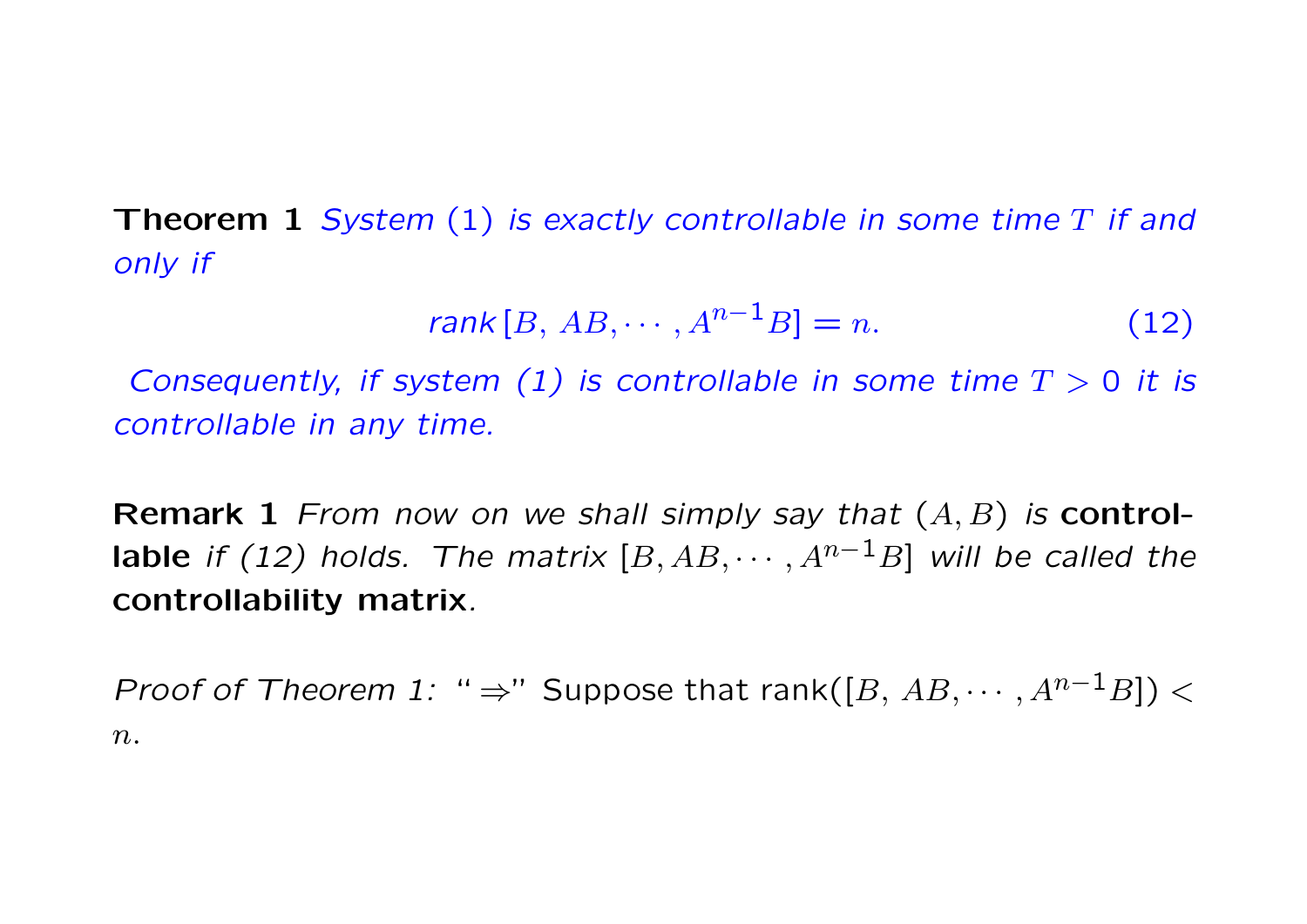Then the rows of the controllability matrix  $[B, AB, \cdots, A^{n-1}B]$  are linearly dependent and there exists a vector  $v \in \mathbb{R}^n$ ,  $v \neq 0$  such that

$$
[B^*, B^*A^*, \cdots, B^*(A^*)^{n-1}]v = 0.
$$

Then  $B^*v = B^*A^*v = \cdots = B^*(A^*)^{n-1}v = 0$ . From Cayley-Hamilton Theorem we deduce that there exist constants  $c_1, \dots, c_n$  such that,  $A^n = c_1 A^{n-1} + \cdots + c_n I$  and therefore  $B^*(A^*)^n v = 0$ , too. In fact, it follows that  $B^*(A^*)^k v = 0$  for all  $k \in \mathbb{N}$  and consequently  $B^*e^{A^*t}v = 0$ for all  $t$  as well. But, from the variation of constants formula, the solution  $x$  of  $(1)$  satisfies

$$
x(t) = e^{At}x^{0} + \int_{0}^{t} e^{A(t-s)}Bu(s)ds.
$$
 (13)

Therefore

$$
\langle v, x(T) \rangle = \langle v, e^{AT} x^0 \rangle + \int_0^T \langle B^* e^{A^* (T - s)} v, u(s) \rangle ds = \langle v, e^{AT} x^0 \rangle.
$$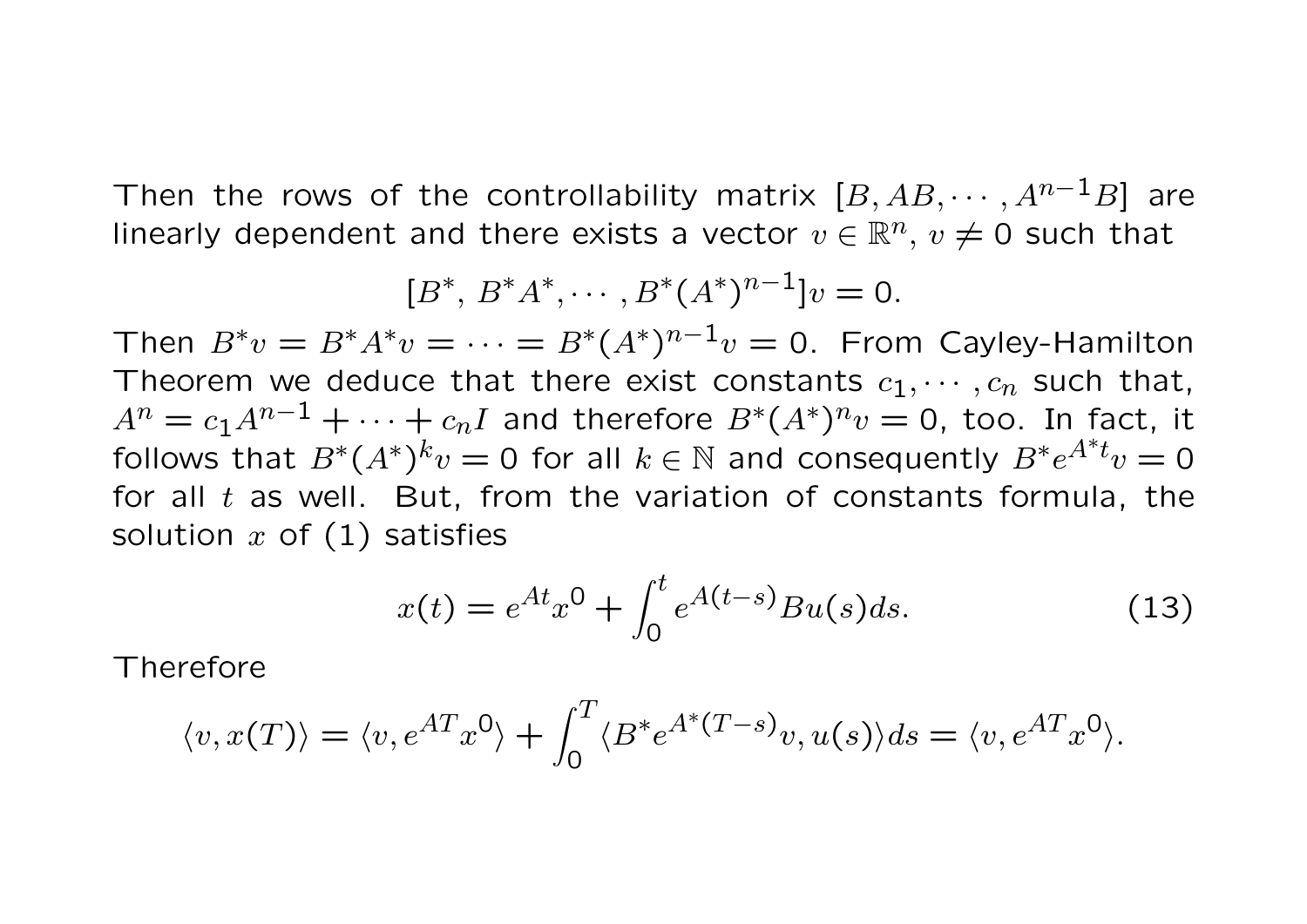Hence,  $\langle v, x(t) \rangle$  is independent of t. This shows that the projection of the solution x on v is independent of the value of the control  $u$ . Hence, the system is not controllable.

**Remark 2** The conservation property for the quantity  $\langle v, x \rangle$  we have just proved holds for any vector  $v$  in the kernel of

 $[B^*, B^*A^*, \cdots, B^*(A^*)^{n-1}].$ 

Thus, if the rank of the matrix  $[B, AB, \cdots, A^{n-1}B]$  is  $n-k$ , the reachable set that  $x(T)$  runs is an affine subspace of  $\mathbb{R}^n$  of dimension  $n - k$ .

"  $\Leftarrow$ " Suppose now that rank([B, AB,  $\cdots$ , A<sup>n-1</sup>B]) = n. It is sufficient to show that system (6) is observable.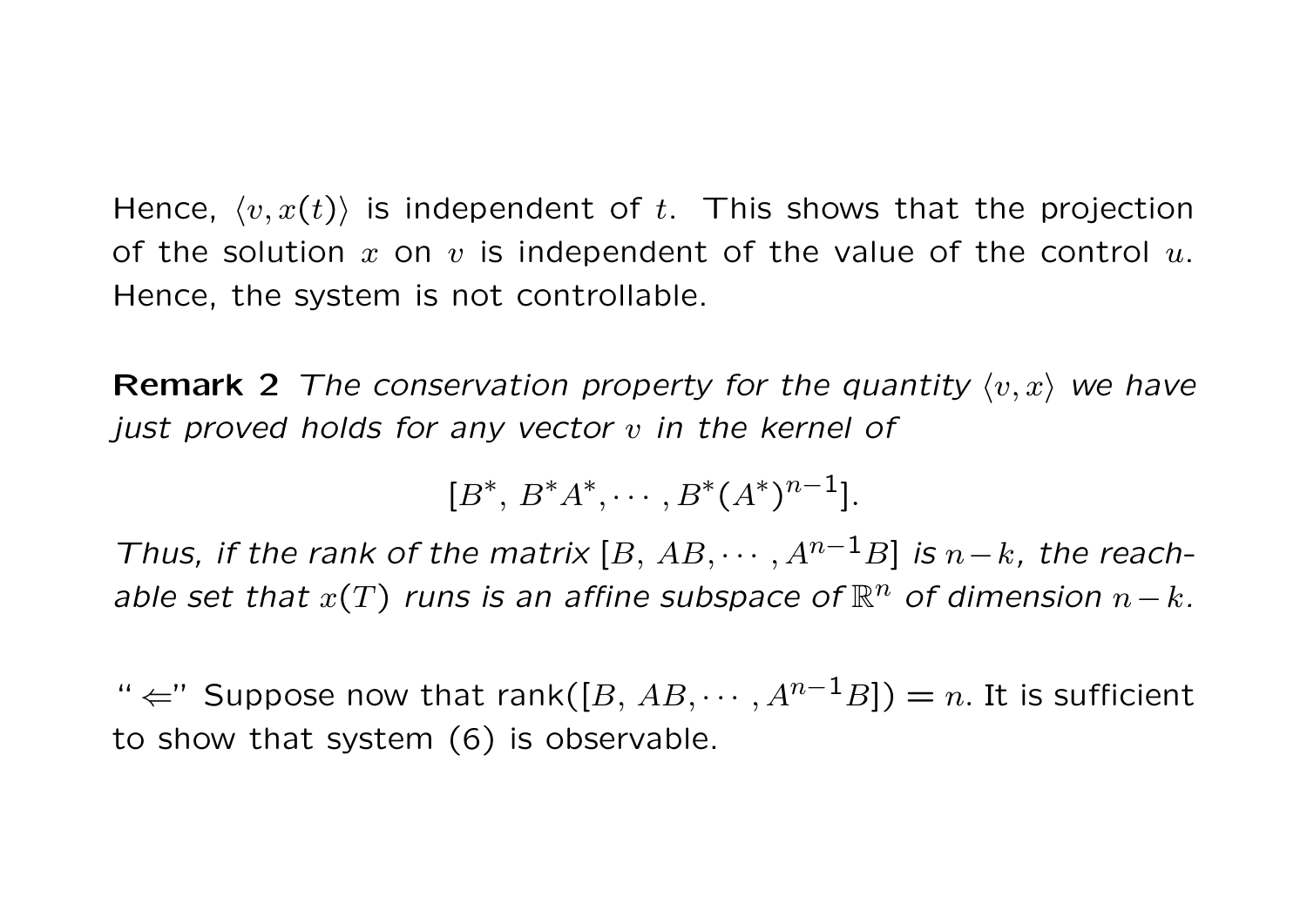Assume  $B^*\varphi=0$  and  $\varphi(t)=e^{A^*(T-t)}\varphi_T$ , it follows that  $B^*e^{A^*(T-t)}\varphi_T\equiv 0$ 0 for all  $0 \le t \le T$ . By computing the derivatives of this function in  $t = T$  we obtain that

$$
B^*[A^*]^k \varphi_T = 0 \quad \forall k \ge 0.
$$
  
But since rank([B, AB, ..., A<sup>n-1</sup>B]) = *n* we deduce that  
rank([B^\*, B^\*A^\*, ..., B^\*(A^\*)^{n-1}]) = *n*  
and therefore  $\varphi_T = 0$  Hence (11) is verified and the proof of The

and therefore  $\varphi_T = 0$ . Hence, (11) is verified and the proof of Theorem 1 is now complete.

**Remark 3** The set of controllable pairs  $(A, B)$  is open and dense. This means that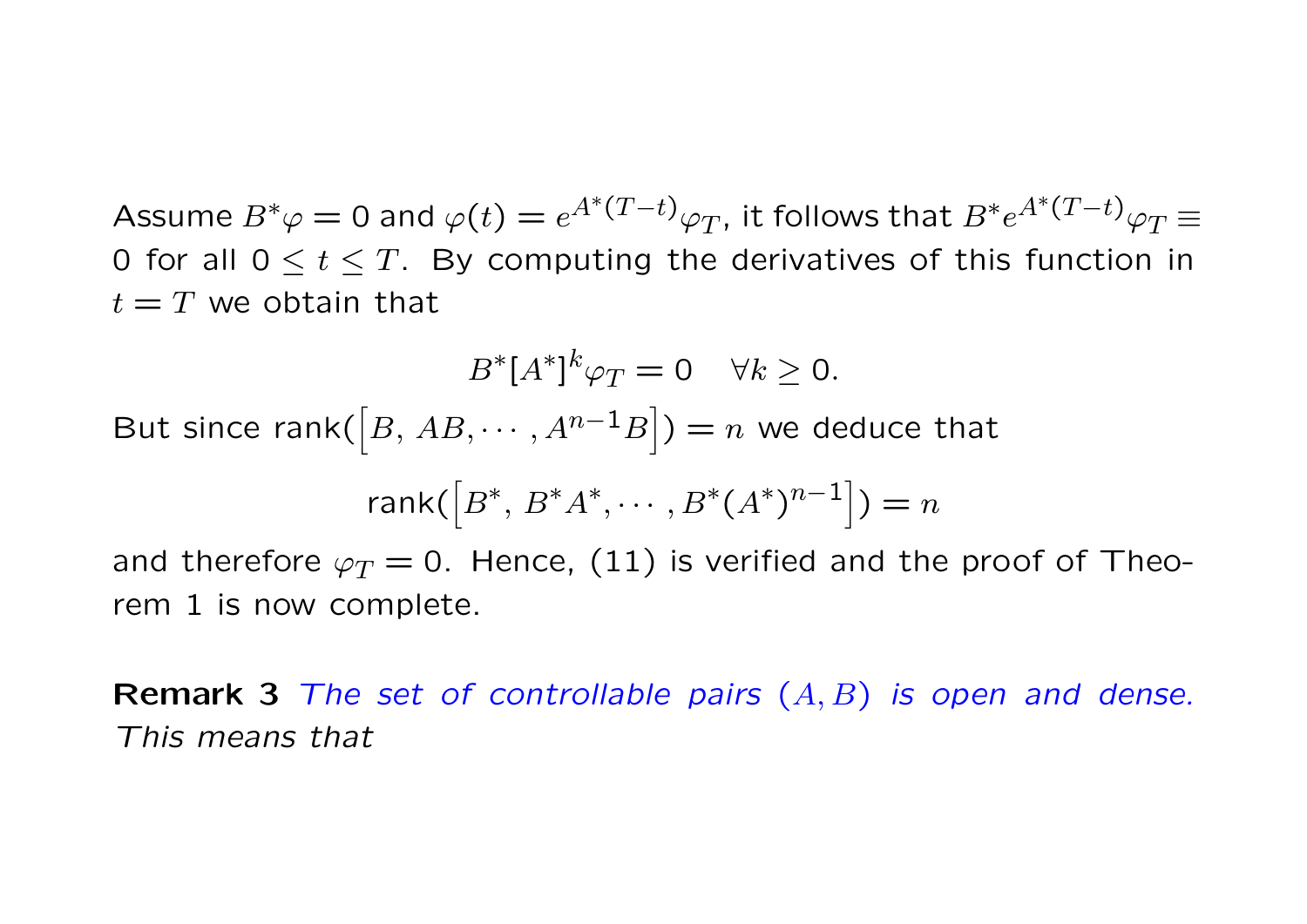- Most systems are controllable;
- The controllability property is robust, i. e. it is invariant under small perturbations of A and/or B.

When controllability holds the norm of the control is proportional to the distance between  $e^{AT}x^{\textsf{O}}$  (the state freely attained by the system in the absence of control, i. e. with  $u=0$ ) and the objective  $x^1$ ,

$$
\| u \|_{L^{2}(0,T)} \leq C|e^{AT}x^{0} - x^{1}| \qquad (14)
$$

for any initial data  $x^0$  and final objective  $x^1$ .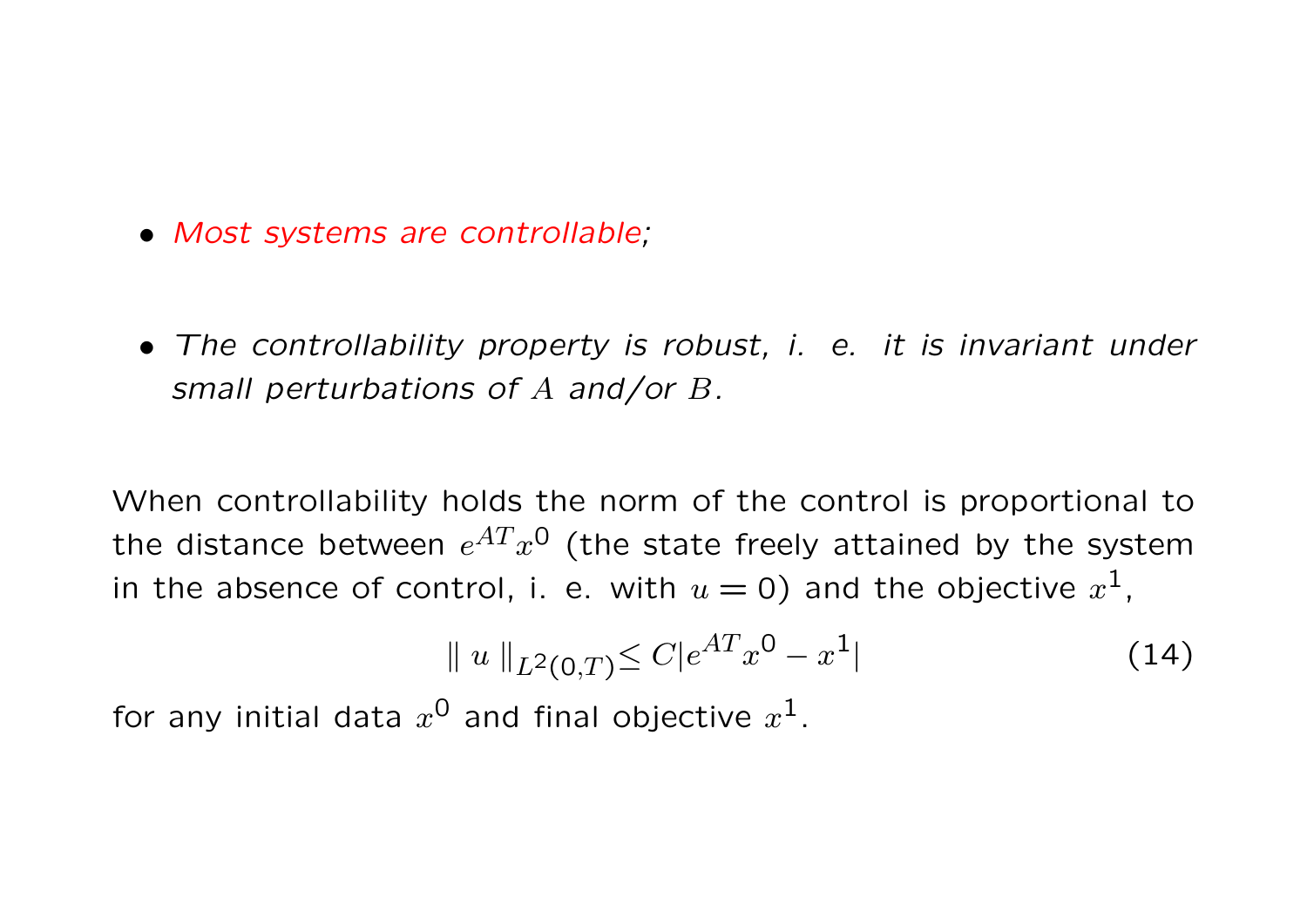Remark 4 Linear scalar equations of any order provide examples of systems of arbitrarily large dimension k that are controllable with only one control:‡

$$
x^{(k)} + a_1 x^{(k-1)} + \ldots + a_{k-1} x = u.
$$

‡Exercise: Check that the rank condition is fulfilled in this case.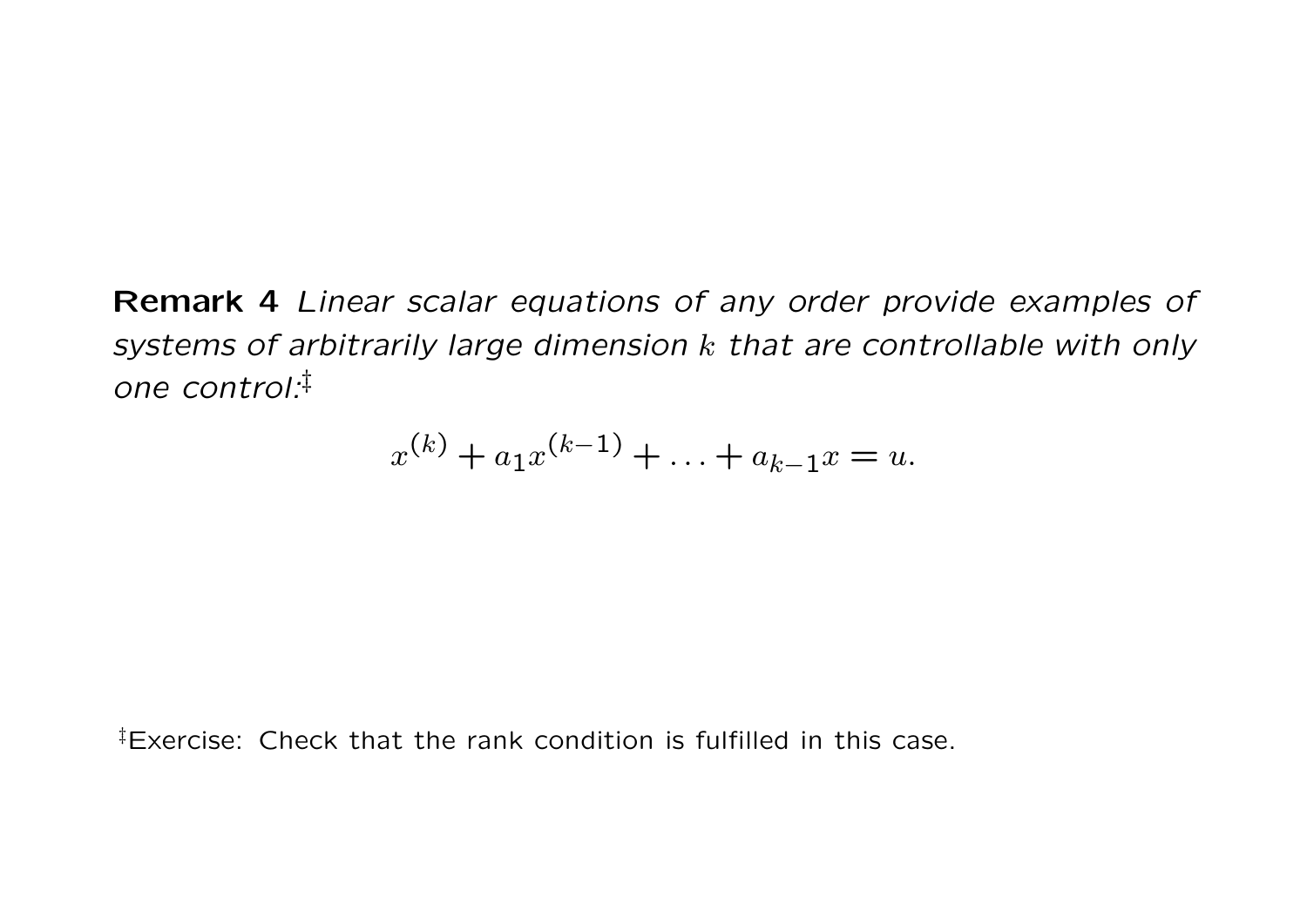#### Bang-bang controls

Let us consider the particular case

$$
B \in \mathcal{M}_{n \times 1},\tag{15}
$$

i. e.  $m = 1$ , in which only one scalar control  $u : [0, T] \rightarrow \mathbb{R}$  is available and  $B$  is a column vector.

To build bang-bang controls it is convenient to consider the quadratic functional:

$$
J_{bb}(\varphi^0) = \frac{1}{2} \left[ \int_0^T |B^* \varphi| dt \right]^2 + \langle x^0, \varphi(0) \rangle \tag{16}
$$

where  $\varphi$  is the solution of the adjoint system (6) with initial data  $\varphi_T$ .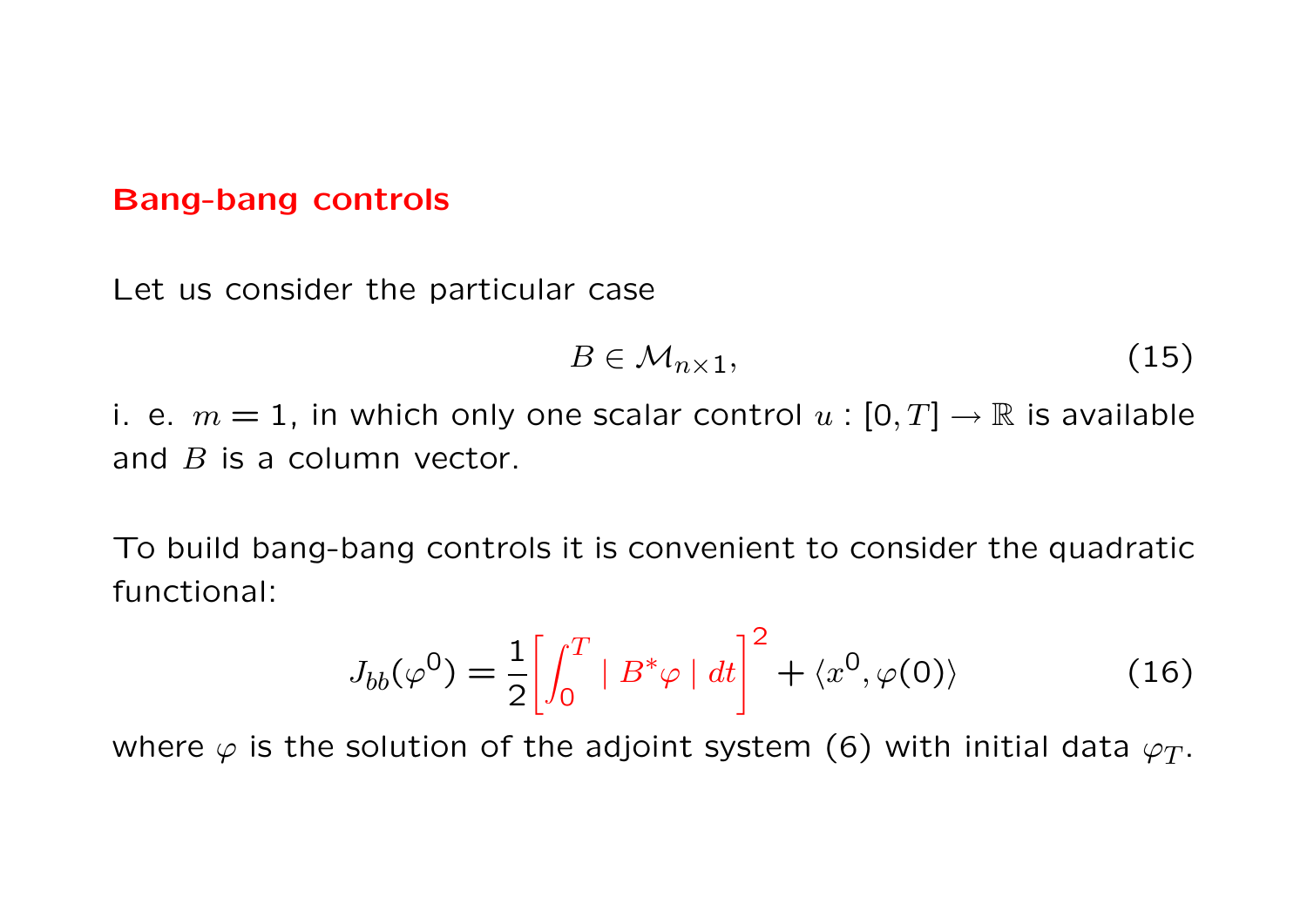The same arguments as above show that  $J_{bb}$  is also continuous and coercive. It follows that  $J_{bb}$  attains a minimum in some point  $\widehat{\varphi}_T \in \mathbb{R}^n$ .

The optimality condition (the Euler-Lagrange equations) its minimizers satisfy:

$$
\int_0^T |B^* \hat{\varphi}| dt \int_0^T \text{sgn}(B^* \hat{\varphi}) B^* \psi(t) dt + \langle x^0, \varphi(0) \rangle = 0
$$

for all  $\varphi_T \in \mathbb{R}$ , where  $\varphi$  is the solution of the adjoint system (6) with initial data  $\varphi_T$ .

The control we are looking for is

$$
u = \int_0^T |B^* \hat{\varphi}| dt \operatorname{sgn}(B^* \hat{\varphi})
$$

where  $\hat{\varphi}$  is the solution of (6) with initial data  $\hat{\varphi}_T$ .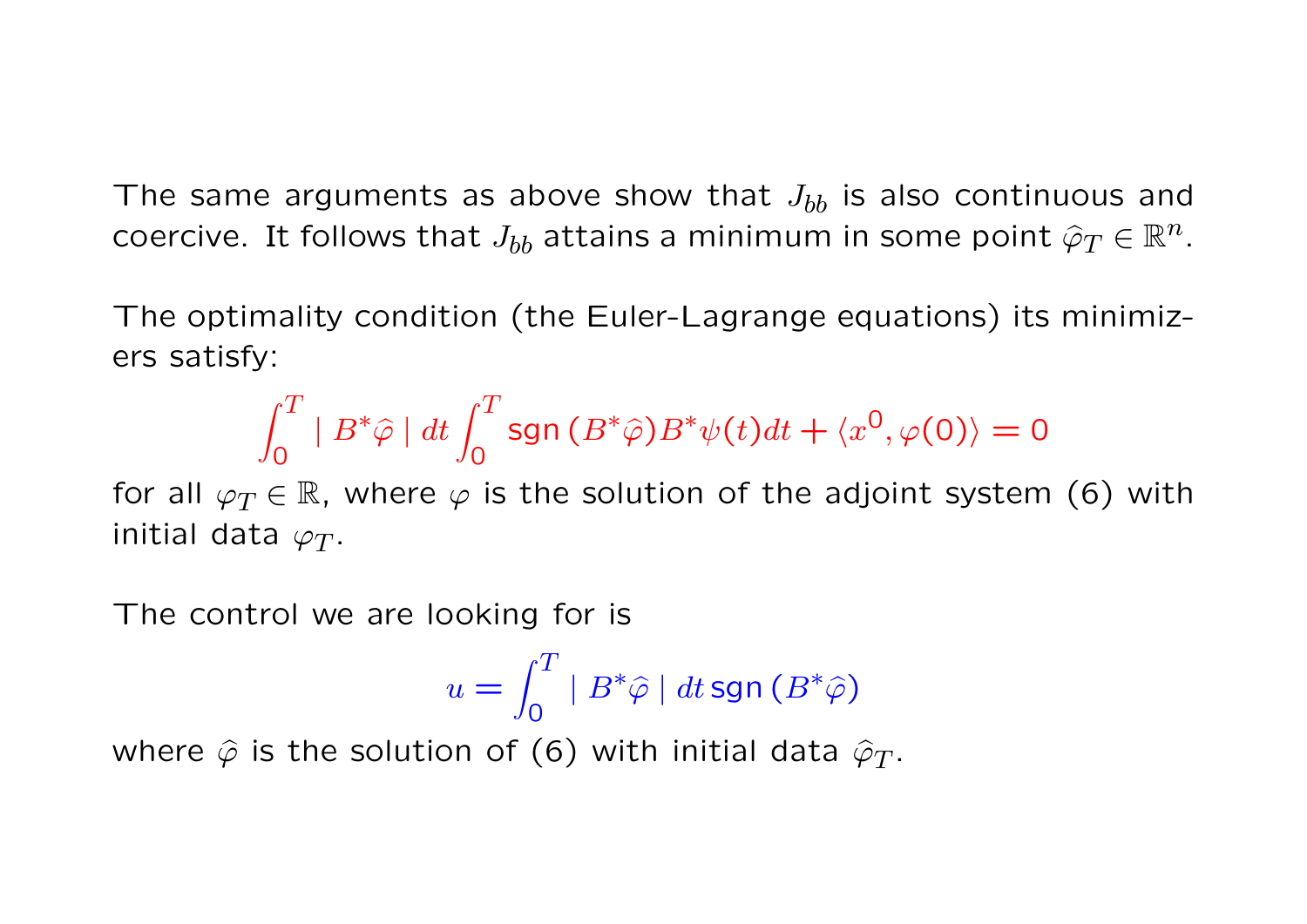Note that the control  $u$  is of bang-bang form. Indeed,  $u$  takes only two values  $\pm \int_0^T |B^* \hat{\varphi}| \ dt$ . The control switches from one value to the other finitely many times when the function  $B^*\hat{\varphi}$  changes sign.

This control is of minimal  $L^{\infty}(0,T)$  norm among all possible controls. and the proof finishes. $§$ 

 $\S$ Exercise: Check what are the conditions needed to guarantee the bang-bang controllability in the case where  $m > 2$ , i. e. more than once control is applied. In that case the rank condition for the pair  $(A, B)$  does not suffice and one actually needs each colum  $b_i$  of B to be such that the pais  $(A, b_i)$  satisfies the Kalman rank condition.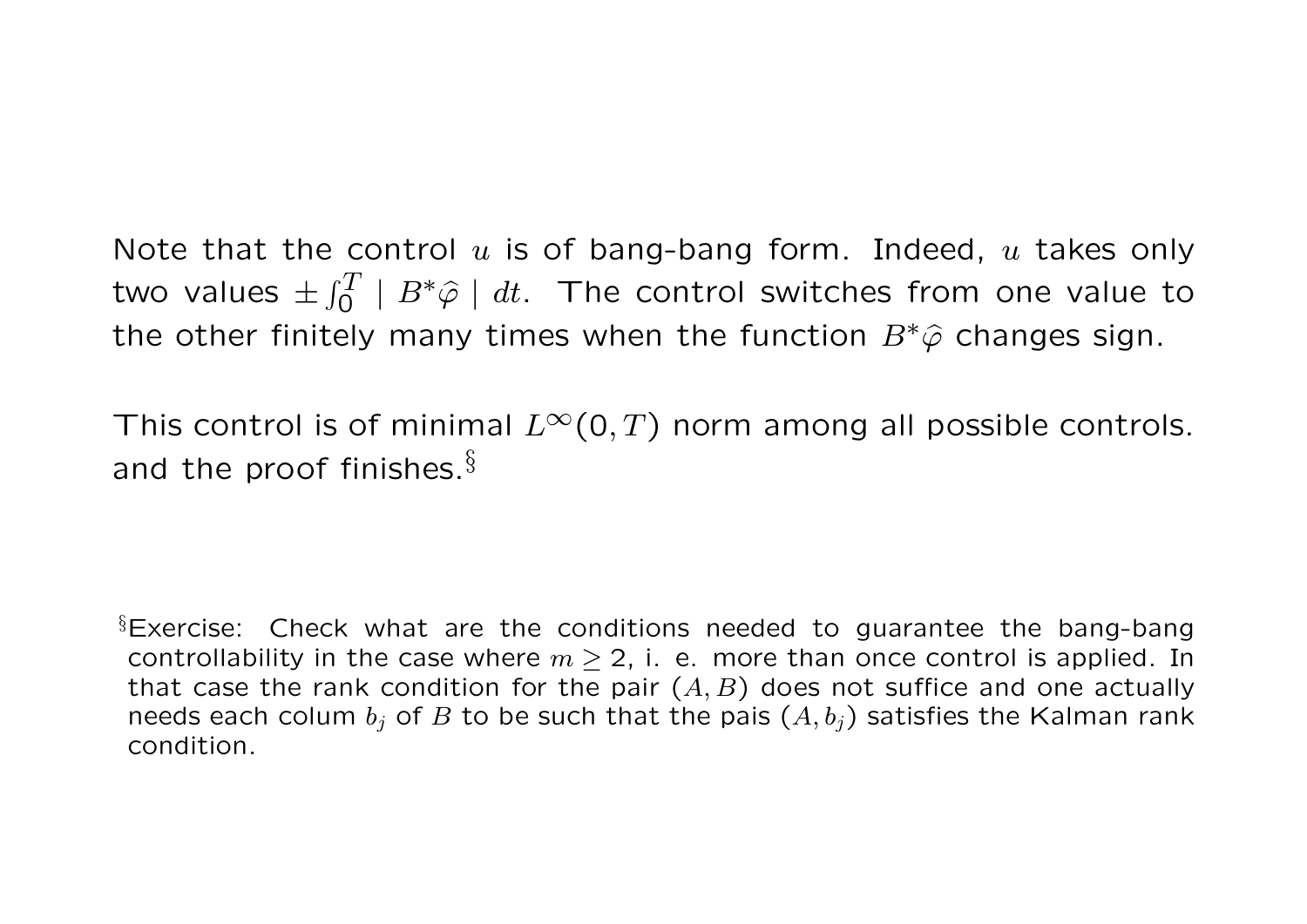#### Stabilization of finite dimensional linear systems

The controls we have obtained so far are the so called open loop controls. In practice, it is interesting to get closed loop or feedback controls, so that its value is related with the state itself in real time.

In this section, to simplify the presentation, we assume that  $A$  is a skew-adjoint matrix, i. e.  $A^* = -A$ . In this case,  $\langle Ax, x \rangle = 0$ . Consider the system

$$
\begin{cases}\nx' = Ax + Bu \\
x(0) = x^0.\n\end{cases}
$$
\n(17)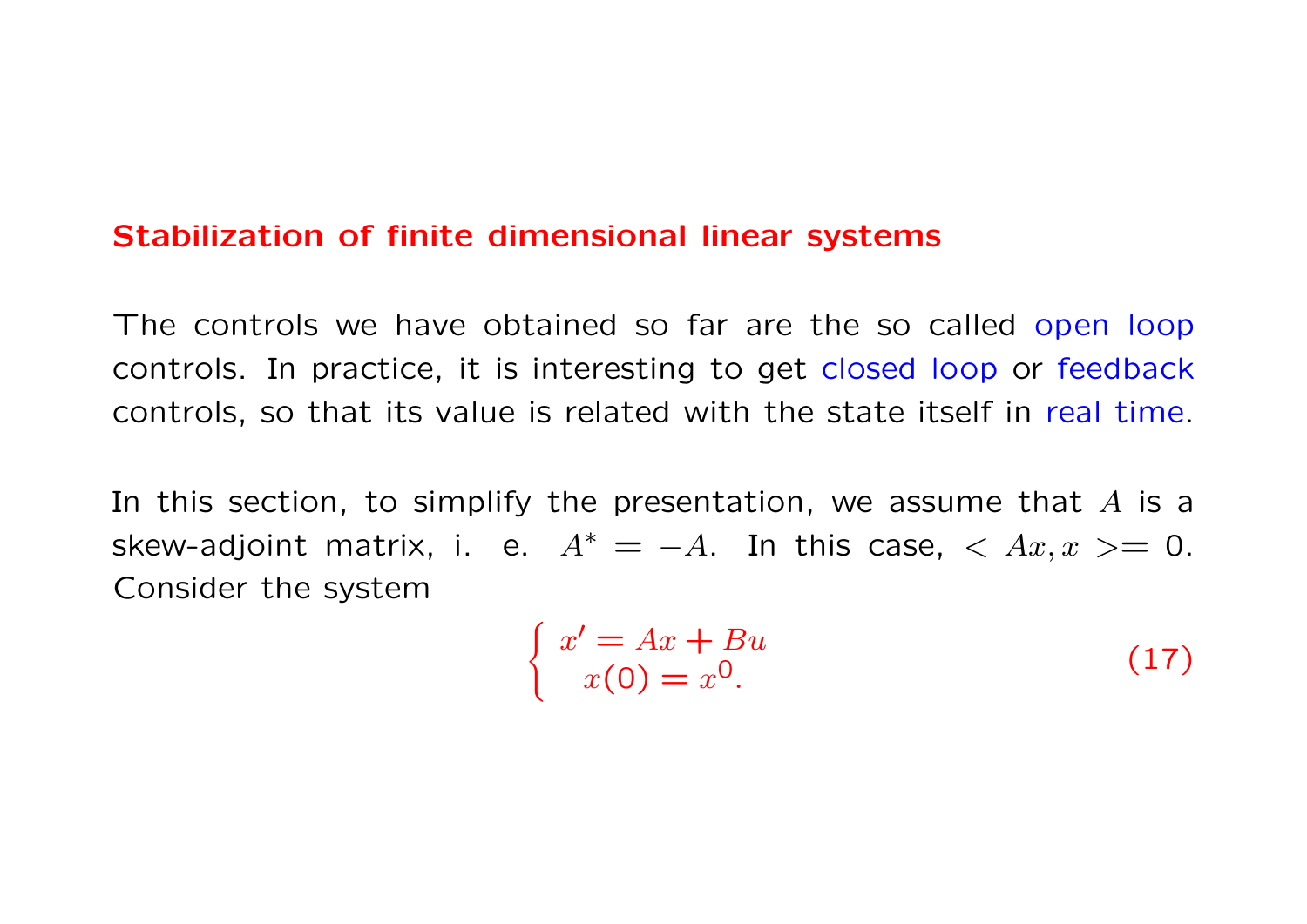When  $u \equiv 0$ , the energy of the solution of (17) is conserved. Indeed, by multiplying (17) by x, if  $u \equiv 0$ , one obtains

$$
\frac{d}{dt}|x(t)|^2 = 0.\tag{18}
$$

Hence,

$$
|x(t)| = |x^0|, \quad \forall t \ge 0. \tag{19}
$$

The problem of *stabilization* can be formulated in the following way. Suppose that the pair  $(A, B)$  is controllable. We then look for a matrix L such that the solution of system (17) with the feedback control law

$$
u(t) = Lx(t) \tag{20}
$$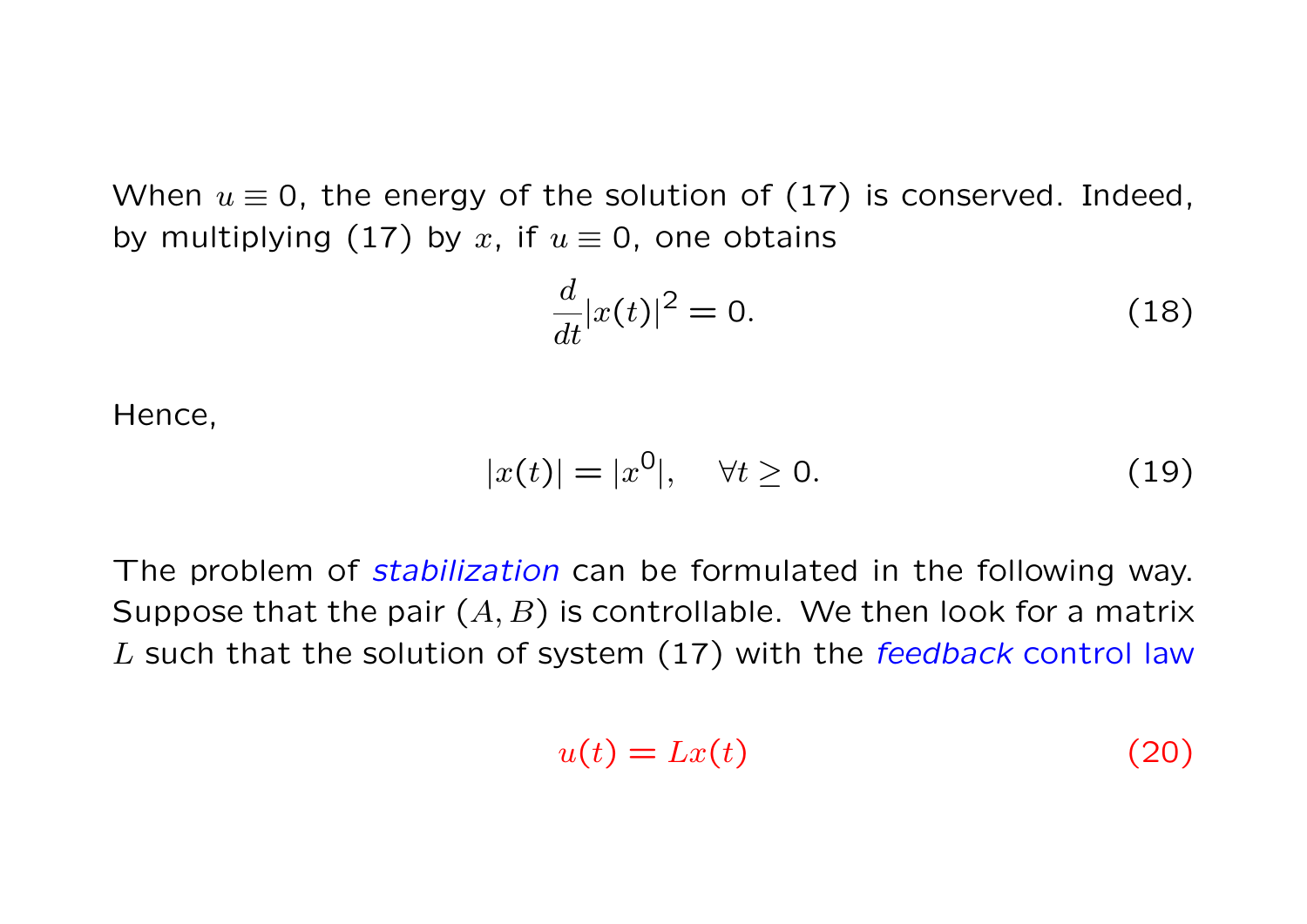has a uniform exponential decay, i.e. there exist  $c > 0$  and  $\omega > 0$ such that

$$
|x(t)| \le ce^{-\omega t} |x^0| \tag{21}
$$

for any solution.

Note that, according to the law (20), the control  $u$  is obtained in real time from the state  $x$ .

In other words, we are looking for matrices  $L$  such that the solution of the system

$$
x' = (A + BL)x = Dx \tag{22}
$$

has an uniform exponential decay rate.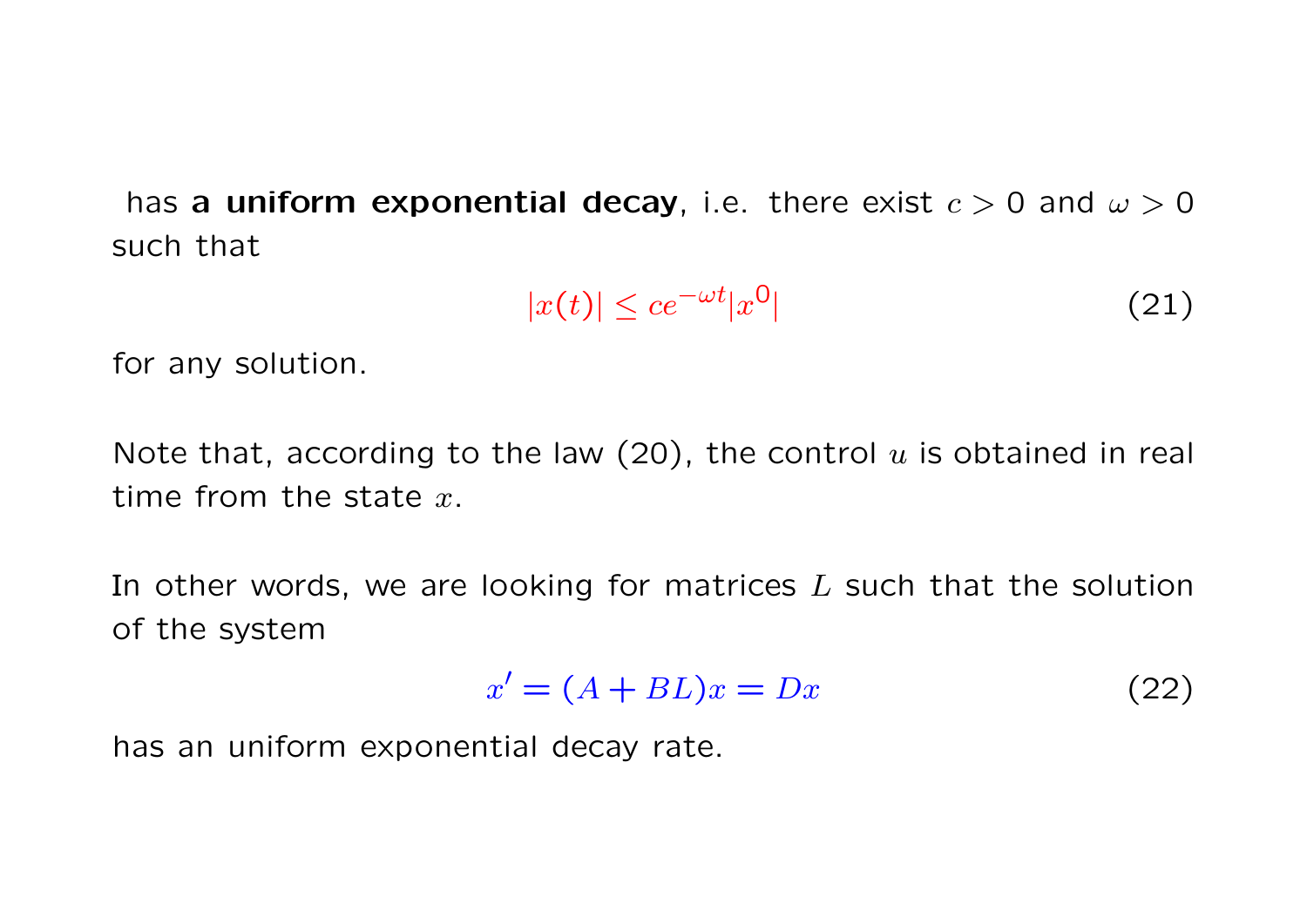Remark that we cannot expect more than (21). Indeed, for instance, the solutions of (22) may not satisfy  $x(T) = 0$  in finite time T. Indeed, if it were the case, from the uniqueness of solutions of (22) with final state 0 in  $t=T$ , it would follow that  $x^0\equiv$  0.

**Theorem 2** If A is skew-adjoint and the pair  $(A, B)$  is controllable then  $L = -B^*$  stabilizes the system, i.e. the solution of

$$
\begin{cases}\nx' = Ax - BB^*x \\
x(0) = x^0\n\end{cases}
$$
\n(23)

has an uniform exponential decay (21).

*Proof:* With  $L = -B^*$  we obtain that

$$
\frac{1}{2}\frac{d}{dt}|x(t)|^2 = - \langle BB^*x(t), x(t) \rangle = - |B^*x(t)|^2 \le 0.
$$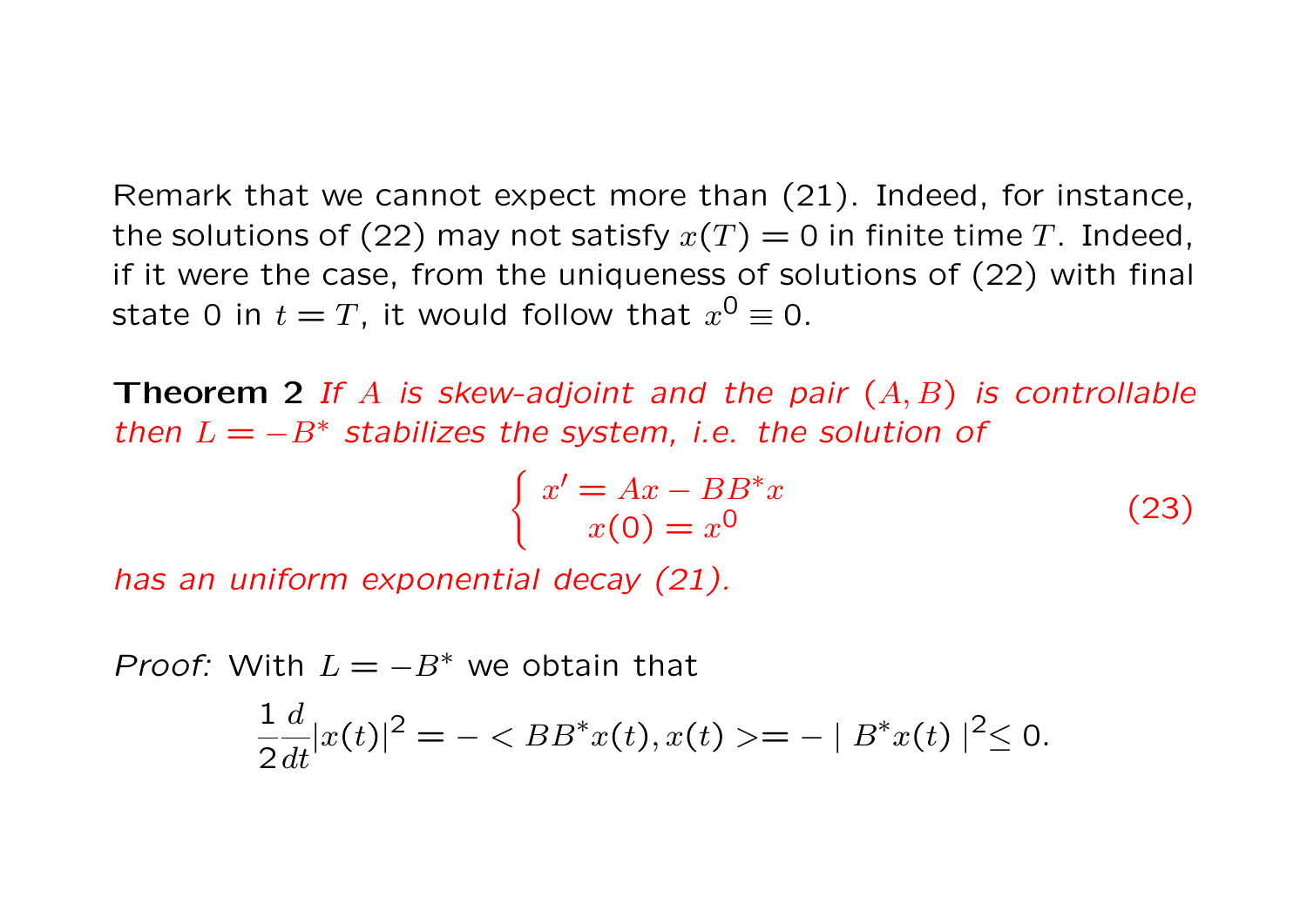Hence, the norm of the solution decreases in time.

Moreover,

$$
|x(T)|^2 - |x(0)|^2 = -2\int_0^T |B^*x|^2 dt.
$$
 (24)

To prove the uniform exponential decay it is sufficient to show that there exist  $T > 0$  and  $c > 0$  such that

$$
|x(0)|^2 \le c \int_0^T |B^*x|^2 dt \tag{25}
$$

for any solution  $x$  of (23). Indeed, from (24) and (25) we would obtain that

$$
|x(T)|^2 - |x(0)|^2 \le -\frac{2}{c}|x(0)|^2 \tag{26}
$$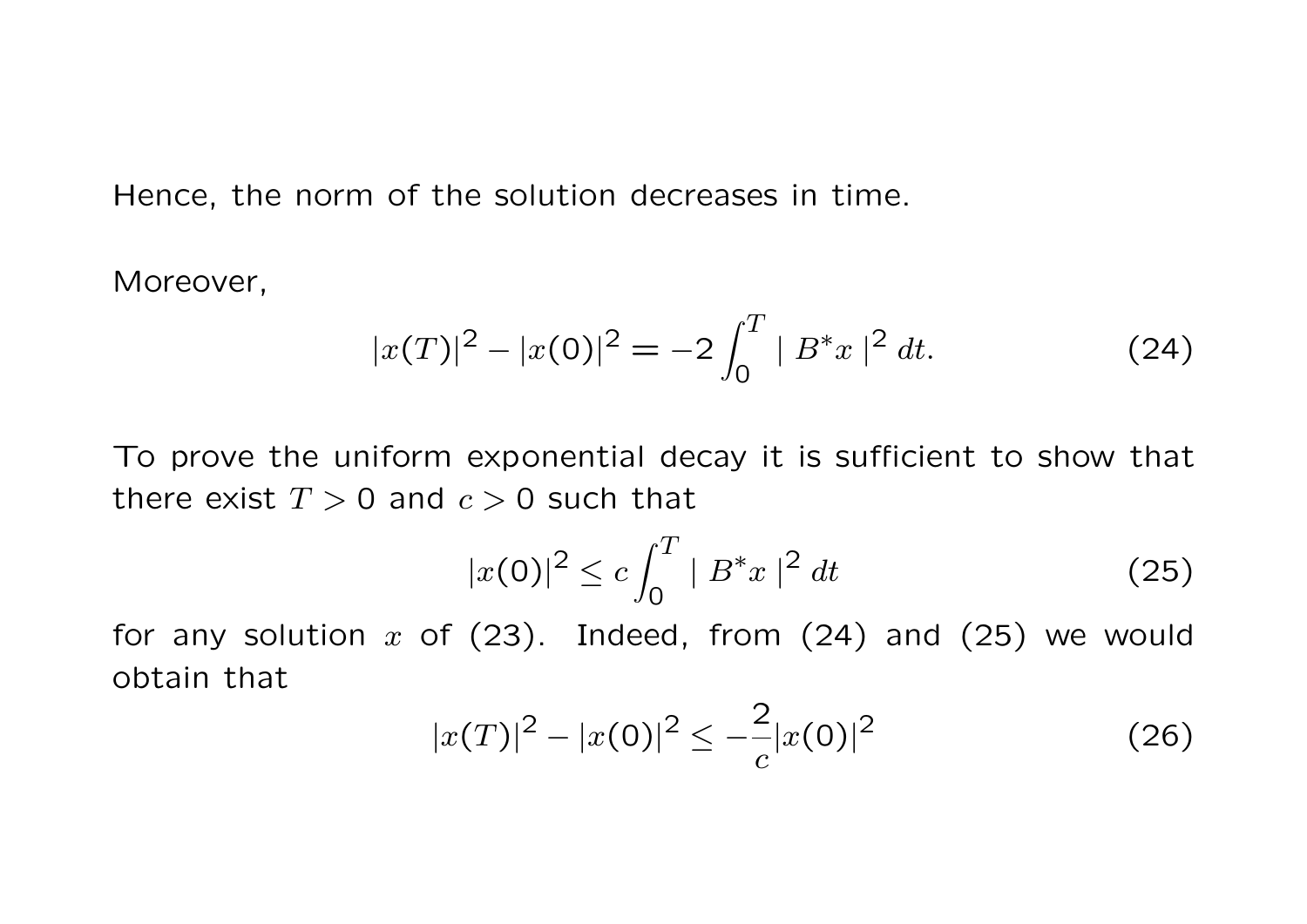## and consequently

$$
|x(T)|^2 \le \gamma |x(0)|^2 \tag{27}
$$

with

$$
\gamma = 1 - \frac{2}{c} < 1. \tag{28}
$$

Hence,

$$
|x(kT)|^2 \le \gamma^k |x^0|^2 = e^{(\ln \gamma)k} |x^0|^2 \quad \forall k \in \mathbb{N}.
$$
 (29)

Now, given any  $t > 0$  we write it in the form  $t = kT + \delta$ , with  $\delta \in [0, T)$ and  $k \in \mathbb{N}$  and we obtain that

$$
|x(t)|^2 \le |x(kT)|^2 \le e^{-|\ln(\gamma)|k}|x^0|^2 =
$$
  
=  $e^{-|\ln(\gamma)|(\frac{t}{T})}e^{|\ln(\gamma)|\frac{\delta}{T}}|x^0|^2 \le \frac{1}{\gamma}e^{-\frac{|\ln(\gamma)|}{T}t}|x^0|^2.$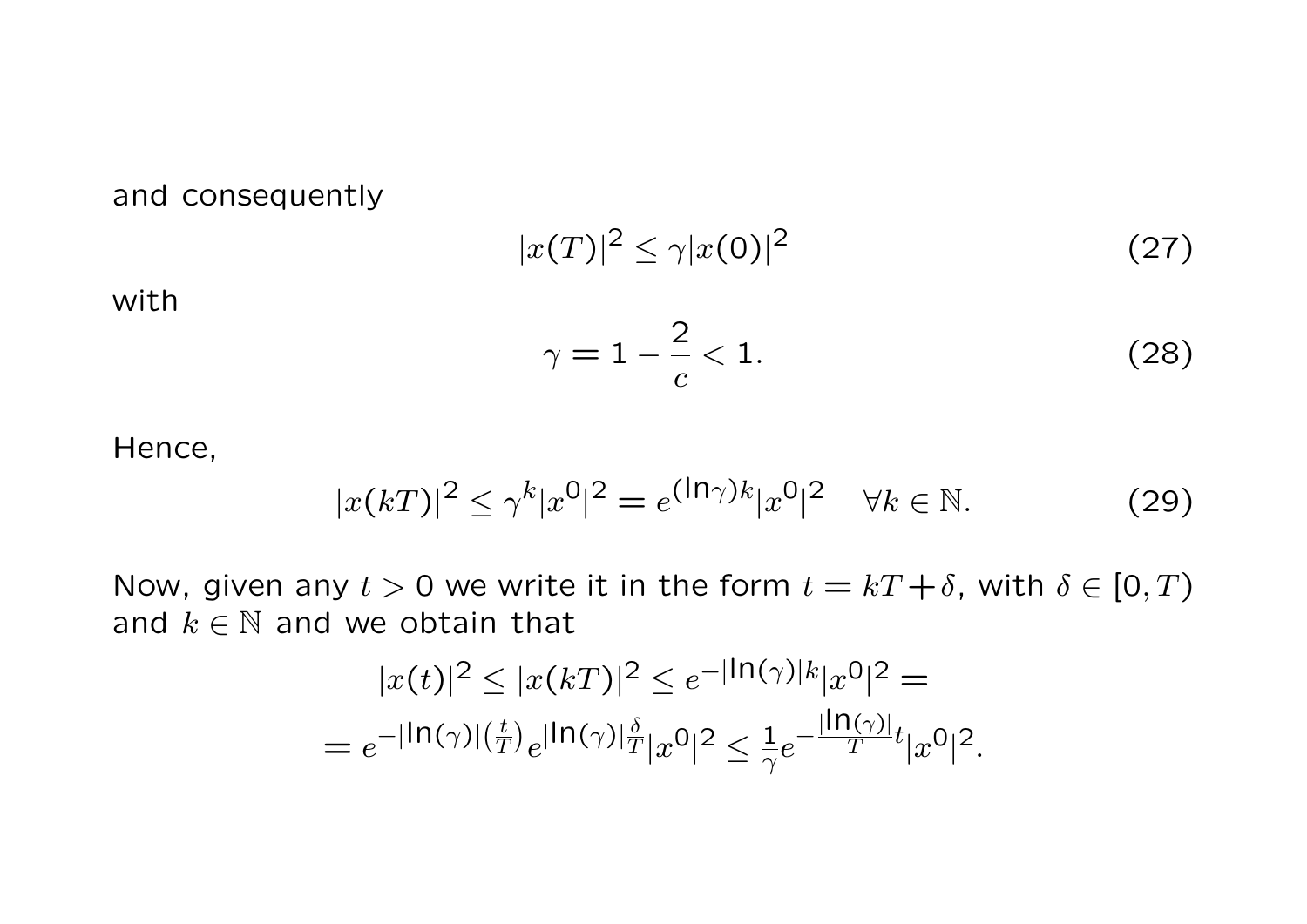We have obtained the desired decay result (21) with

$$
c = \frac{1}{\gamma}, \ \omega = \frac{|\ln(\gamma)|}{T}.\tag{30}
$$

To prove (25) we decompose the solution x of (23) as  $x = \varphi + y$  with  $\varphi$  and y solutions of the following systems:

$$
\begin{cases}\n\varphi' = A\varphi \\
\varphi(0) = x^0,\n\end{cases}
$$
\n(31)

and

$$
\begin{cases}\ny' = Ay - BB^*x \\
y(0) = 0.\n\end{cases}
$$
\n(32)

Remark that, since  $A$  is skew-adjoint, (31) is exactly the adjoint system (6) except for the fact that the initial data are taken at  $t = 0$ .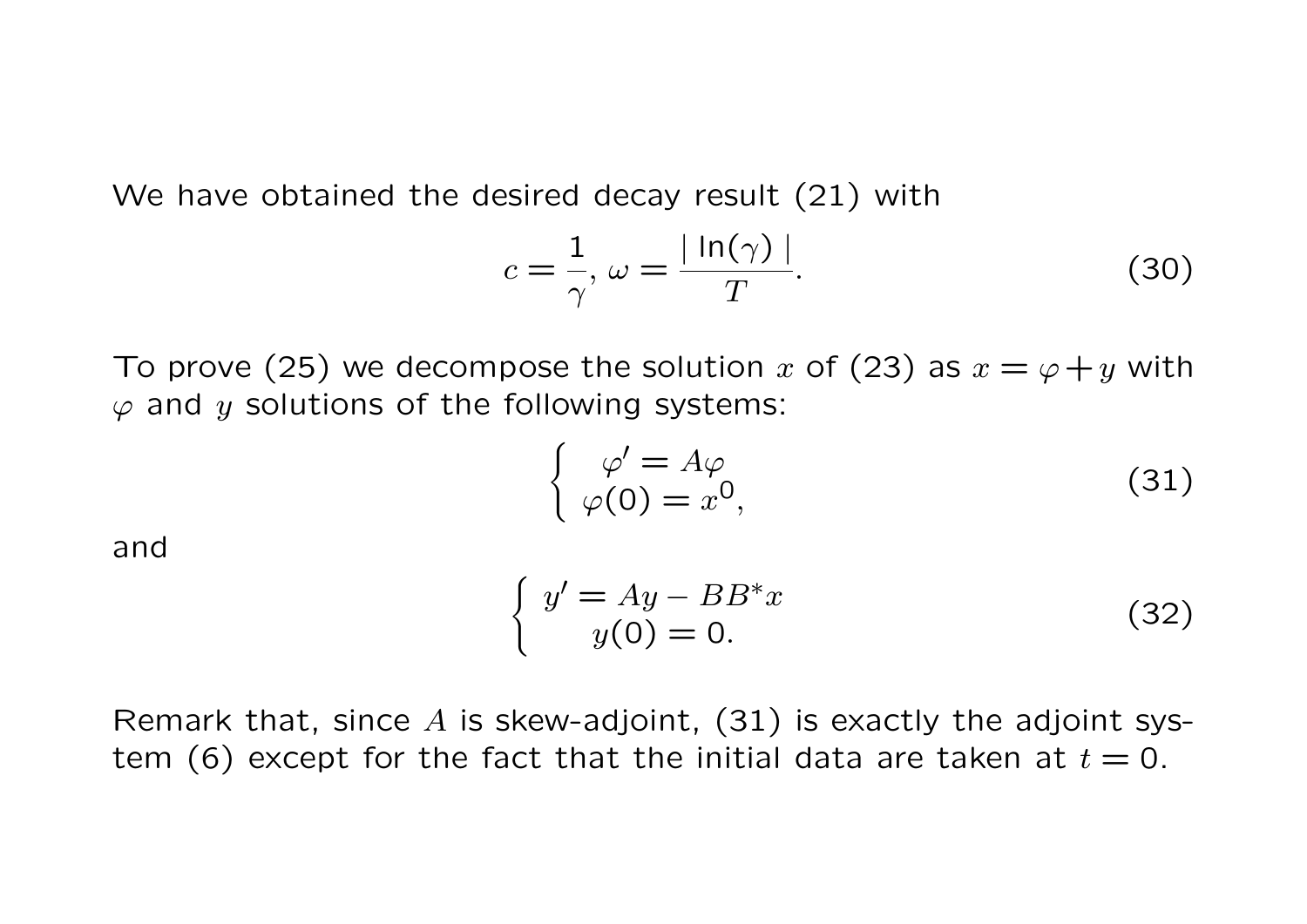As we have seen in the proof of Theorem 1, the pair  $(A, B)$  being controllable, the following observability inequality holds for system (31):

$$
|x^0|^2 \le C \int_0^T |B^* \varphi|^2 dt. \tag{33}
$$

Since  $\varphi = x - y$  we deduce that

$$
|x^{0}|^{2} \le 2C\left[\int_{0}^{T} |B^*x|^{2} dt + \int_{0}^{T} |B^*y|^{2} dt\right].
$$

On the other hand, it is easy to show that the solution  $y$  of (32) satisfies:

$$
\frac{1}{2}\frac{d}{dt} \mid y \mid^2 = -\langle B^*x, B^*y \rangle \le |B^*x| \, |B^*| \, |y| \le \frac{1}{2} \left( |y|^2 + |B^*|^2 |B^*x|^2 \right).
$$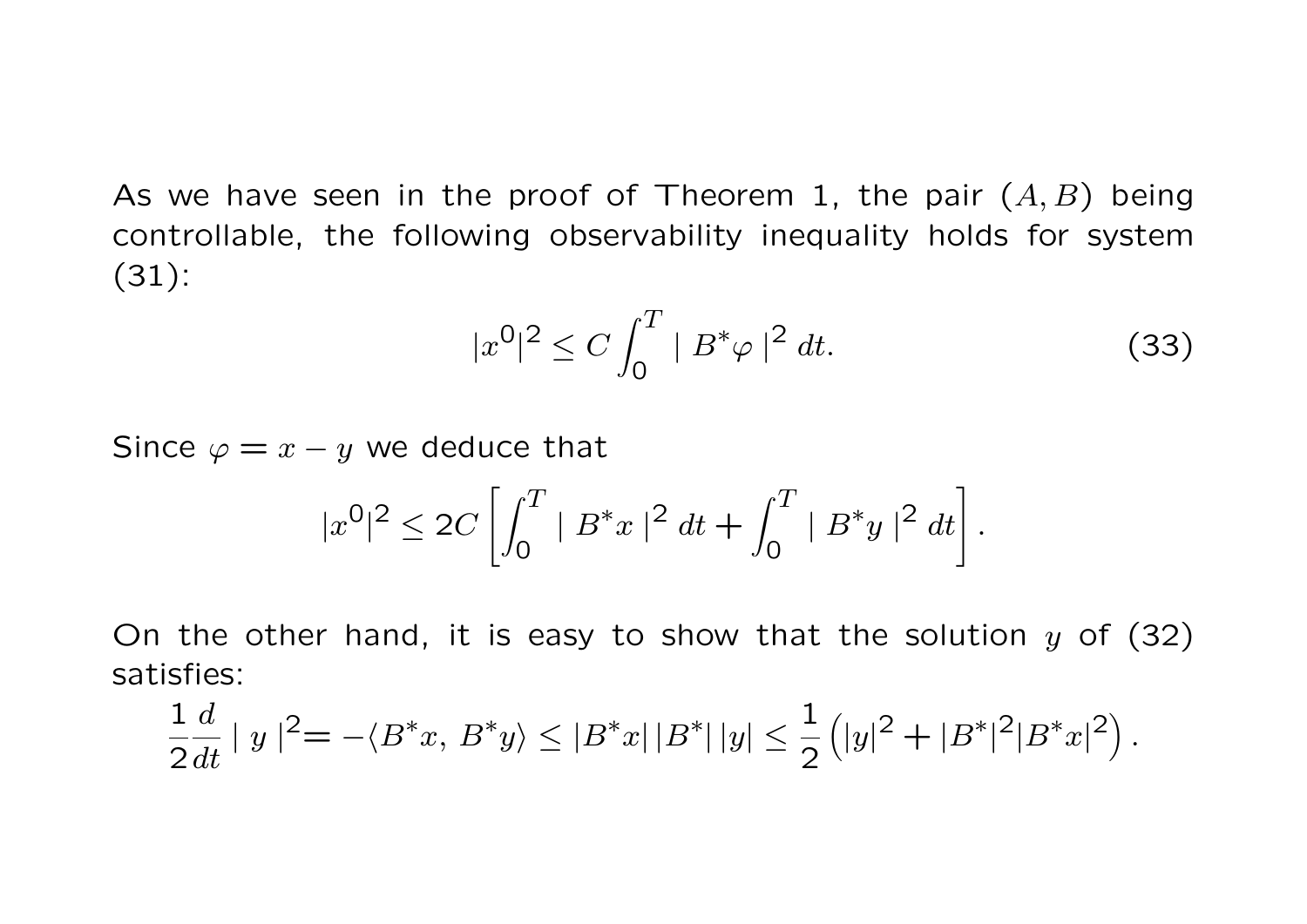From Gronwall's inequality we deduce that

$$
|y(t)|^{2} \le |B^*|^{2} \int_0^t e^{t-s} |B^*x|^2 ds \le |B^*|^{2} e^T \int_0^T |B^*x|^2 dt \qquad (34)
$$

and consequently

$$
\int_0^T |B^*y|^2 dt \le |B|^2 \int_0^T |y|^2 dt \le T|B|^4 e^T \int_0^T |B^*x|^2 dt.
$$

Finally, we obtain that

$$
||x^{0}||^{2} \le 2C \int_{0}^{T} ||B^{*}x||^{2} dt + C|B^{*}|^{4} e^{T} T \int_{0}^{T} ||B^{*}x||^{2} dt \le C' \int_{0}^{T} ||B^{*}x||^{2} dt
$$

and the proof of Theorem 2 is complete.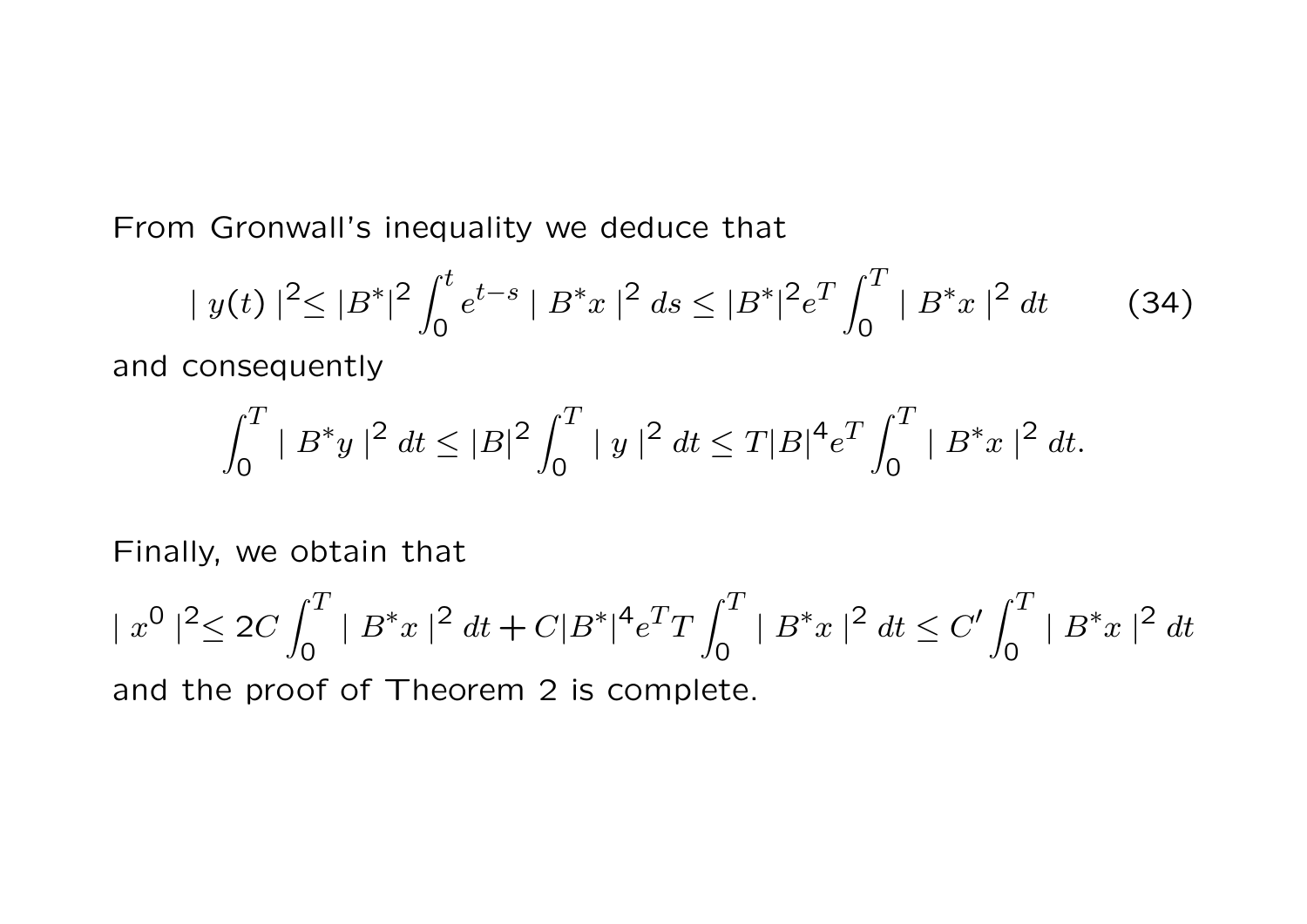Example: Consider the damped harmonic oscillator:

$$
mx'' + Rx + kx' = 0,\t(35)
$$

where  $m$ ,  $k$  and  $R$  are positive constants.

Note that (36) may be written in the equivalent form

$$
mx'' + Rx = -kx'
$$

which indicates that an applied force, proportional to the velocity of the point-mass and of opposite sign, is acting on the oscillator.

It is easy to see that the solutions of this equation have an exponential decay property. Indeed, it is sufficient to remark that the two characteristic roots have negative real part. Indeed,

$$
mr^2 + R + kr = 0 \Leftrightarrow r_{\pm} = \frac{-k \pm \sqrt{k^2 - 4mR}}{2m}
$$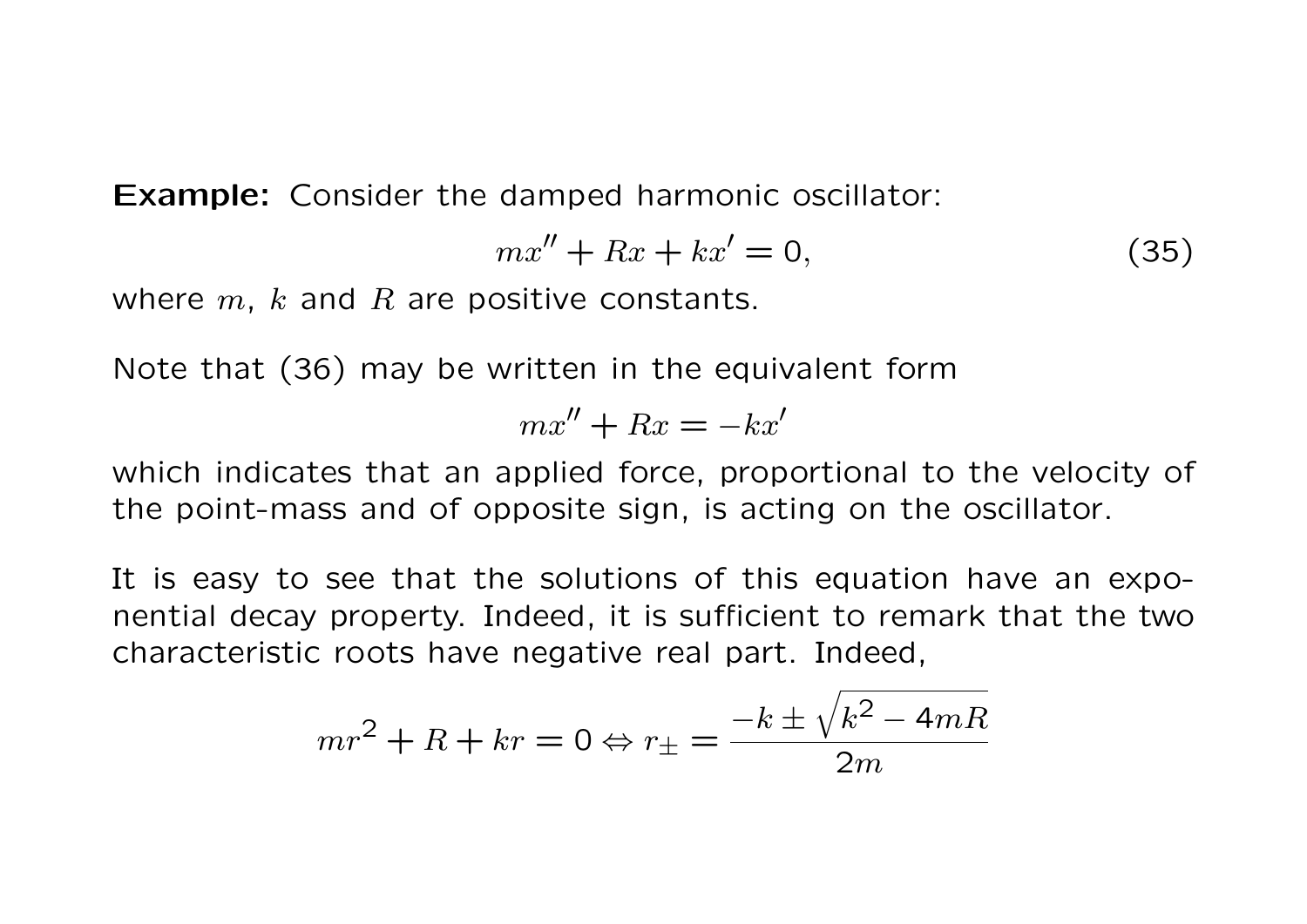and therefore

$$
\text{Re}\,r_{\pm} = \begin{cases} -\frac{k}{2m} & \text{if } k^2 \le 4mR\\ -\frac{k}{2m} \pm \sqrt{\frac{k^2}{4m} - \frac{R}{2m}} & \text{if } k^2 \ge 4mR. \end{cases}
$$

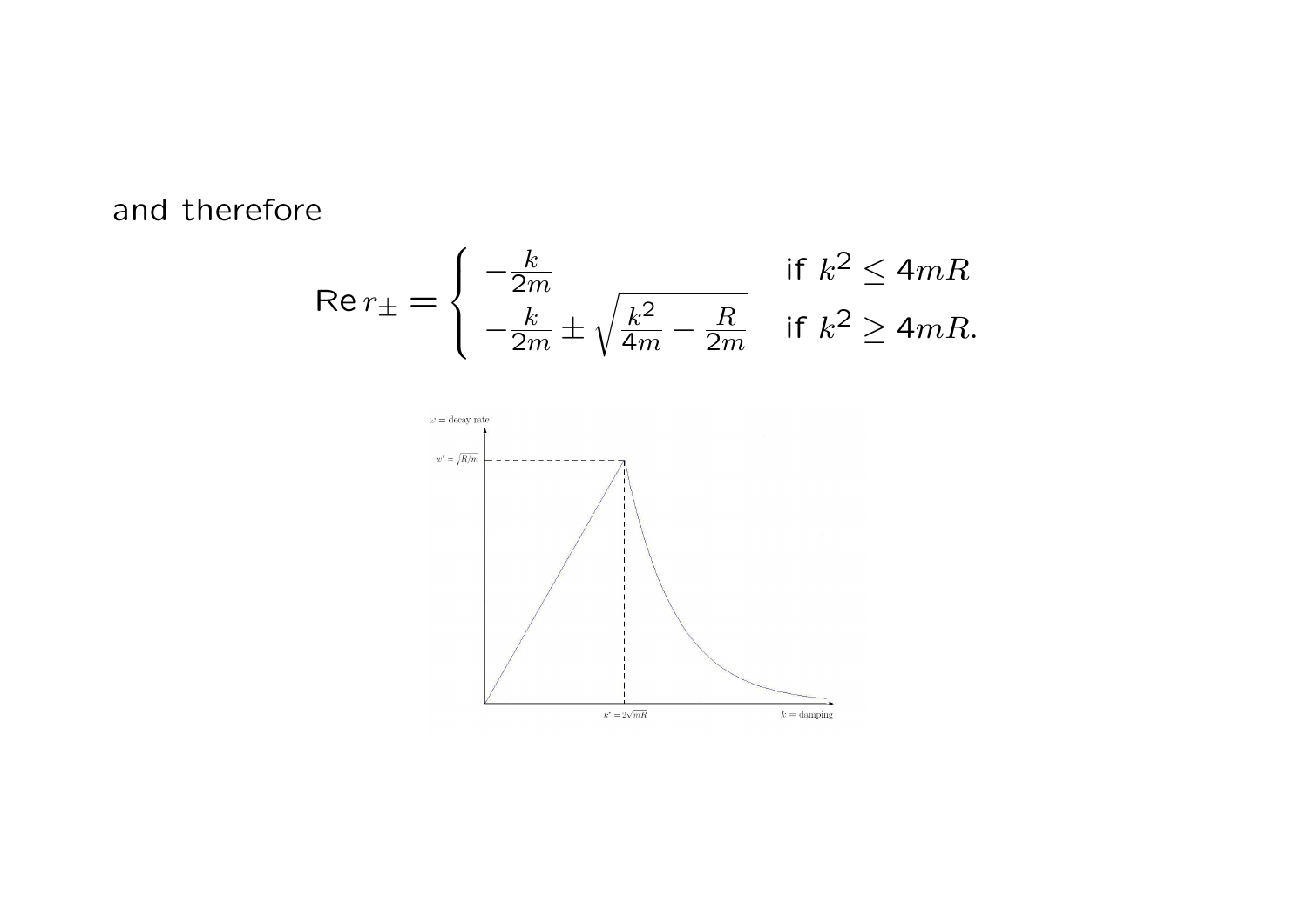# We observe here the classical overdamping phenomenon. Contradicting a first intuition it is not true that the decay rate increases when the value of the damping parameter  $k$  increases.

This can be avoided if the feedback mechanisms also involves the state  $x$  and not only its time derivative. In other words, if instead of the previous equation we consider

$$
mx'' + Rx + k_1x' + k_2x = 0,
$$
\n(36)

then the decay rate can be made arbitrarily large.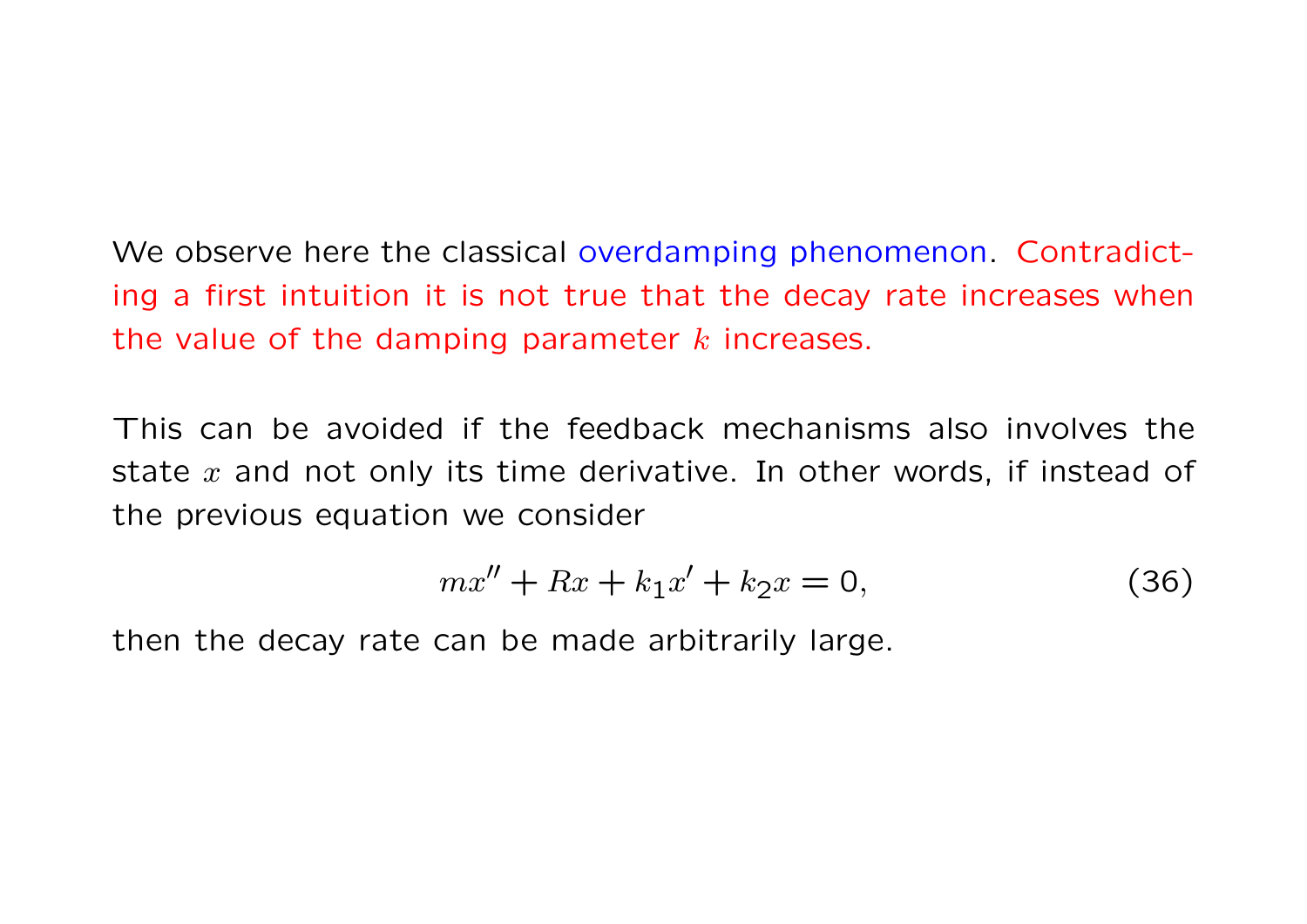If  $(A, B)$  is controllable, we have proved the uniform stability property of the system  $(17)$ , under the hypothesis that A is skew-adjoint. However, this property holds even if  $A$  is an arbitrary matrix. More precisely, we have

**Theorem 3** If  $(A, B)$  is controllable then it is also stabilizable. Moreover, it is possible to prescribe any complex numbers  $\lambda_1$ ,  $\lambda_2$ ,..., $\lambda_n$  as the eigenvalues of the closed loop matrix  $A + BL$  by an appropriate choice of the feedback matrix  $L$  so that the decay rate may be made arbitrarily fast.

This result is not in contradiction with the behavior we observed above on the harmonic oscillator (the overdamping phenomenon). In order to obtain the arbitrarily fast decay one needs to use all components of the state on the feedback law!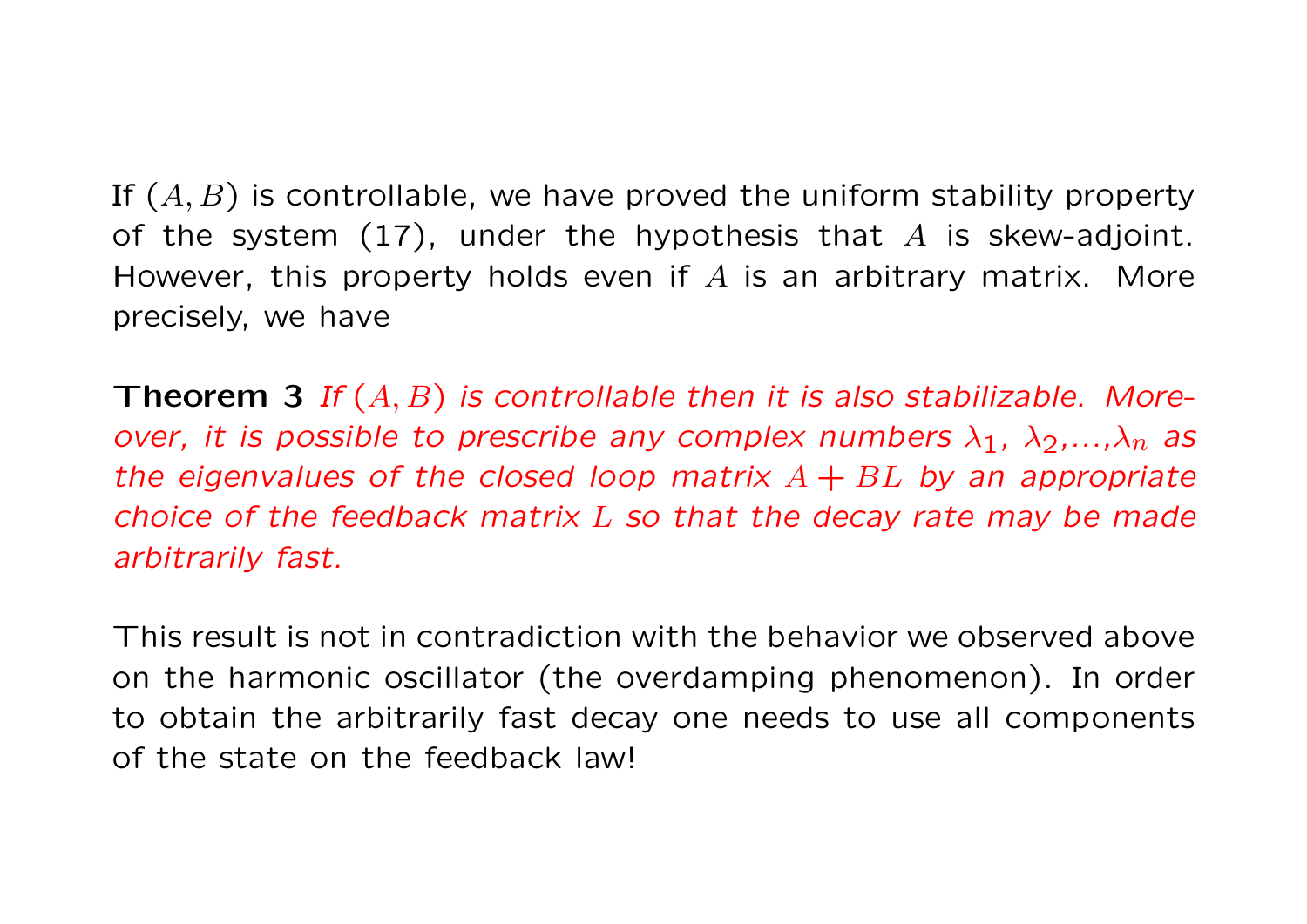We have shown that

- Controllability and observabilitiy are equivalent notions (Wiener's cybernetics);
- Both hold for all  $T$  if and only if the Kalman rank condition is fulfilled.
- The controls may be obtained as minimizers of suitable quadratic functionals over the space of solutions of the adjoint system.
- There are very many controls ( smooth ones, in bang-bang form,... ) that can be characterized by variational methods.